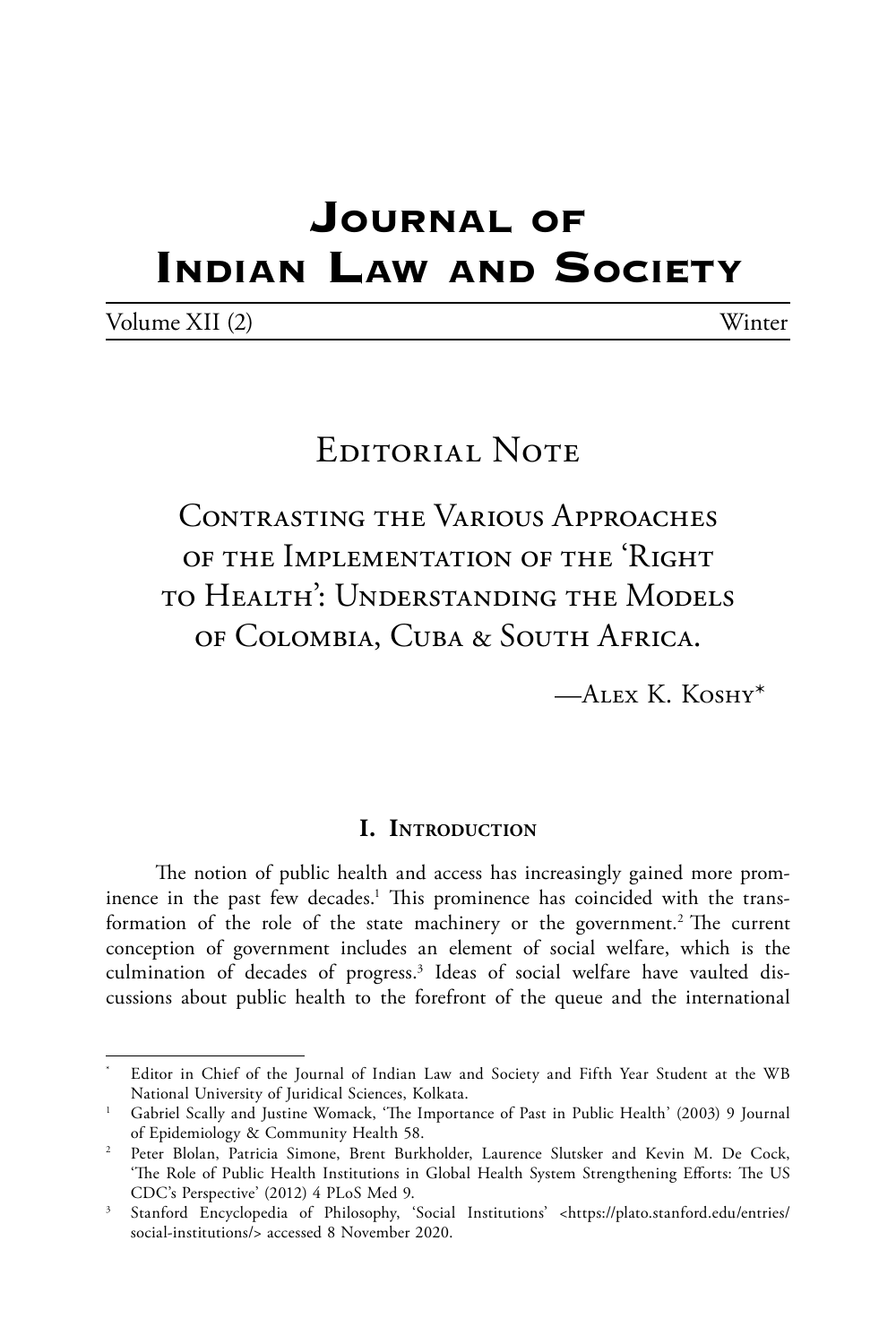community as a whole has had a myriad of discussions in this regard.<sup>4</sup> This has resulted in various conceptions of public health, from an idealistic universal idea of public health<sup>5</sup> to even a bare minimum standard of public health.<sup>6</sup> This idea has also found mention in many of the constitutions across the world.7 Some countries have chosen to enact it as a justiciable right,<sup>8</sup> while others have made it aspirational.<sup>9</sup> That being said, it is crucial to keep in mind that the notion of health is not as bipolar as it may appear initially.<sup>10</sup>

Countries across the world have formulated different systems that are suitable to the needs of the respective countries.<sup>11</sup> Even in a country such as India, we can see that the healthcare framework can vastly differ from state to state. The framework in the state of Kerala in nothing like that of Bihar.<sup>12</sup> The focus of the paper is not to discuss the Indian scenario but to analyse certain popular healthcare systems across the world. The Indian system is fraught with problems,<sup>13</sup> and the author hopes that analysing healthcare systems across the world may provide India with certain benchmarks and aspirations by which it may improve its system.

The paper will focus on three healthcare systems, namely that of Colombia, South-Africa and Cuba. These countries have been selected, keeping in mind the vastly different schemes that have been implemented. An analysis of these countries would provide a good cross-section of the various healthcare models that are prevalent across the world. The paper will substantially engage with all the three

<sup>4</sup> World Health Organization, 'Public Health in the 21st Century: Optimism in the Midst of Unprecedented Challenges' <https://www.who.int/director-general/speeches/detail/public-healthin-the-21st-century-optimism-in-the-midst-of-unprecedented-challenges> accessed 8 November 2020; Brigit Toebes, 'International health law: an emerging field of public international law' (2015) 55 Indian Journal of International Law 299.

<sup>&</sup>lt;sup>5</sup> The Constitution of the World Health Organization 1946, Preamble; The International Covenant on Economic Social and Cultural Rights 1966, arts 2, 12.

<sup>6</sup> Universal Declaration of Human Rights 1948, art 25

<sup>7</sup> United Nations Office of the High Commissioner for Human Rights, 'The Right to Health: Fact Sheet No. 31' <https://www.refworld.org/docid/48625a742.html> accessed 8 November 2020.

<sup>8</sup> Larry Gostin, Global Health Law (Harvard University Press 2014).

<sup>9</sup> ibid; See also, Deepu P, 'Right to Health as a Constitutional Mandate in India' <http://3.108.39.227/wp-content/uploads/2021/08/RIGHT-TO-HEALTH-AS-A-CONSTITUT IONAL-MANDATE-IN-INDIA.pdf> accessed 8 November 2020.

<sup>10</sup> Anna Svalastog, Doncho Donev, Nina Jahren Kristoffersen and Srecko Gajovic, 'Concepts and Definitions of Health and Health-Related Values in the Knowledge Landscapes of the Digital Society' (2017) 58(6) Croat Med J 431-435.

<sup>&</sup>lt;sup>11</sup> Lawrence O. Gostin and Larry Gostin, Public Health law: Power, Duty, Restraint (University of California Press 2000).

<sup>&</sup>lt;sup>12</sup> V. Raman Kutty, 'Historical Analysis of the Development of Health Care Facilities in Kerala State, India' (2000) 15(1) Health Policy & Planning 103-109; Himani Chandna, 'How Kerala Beat UP and all the others on NITI Aayog Health Index' (The Print, 27 June 2019) <https://theprint.in/health/how-kerala-beat-up-and-all-others-on-niti-aayog-health-index/254854/> accessed 8 November 2020.

<sup>&</sup>lt;sup>13</sup> Arvind Kasthuri, 'Challenges to Healthcare in India - The Five A's' (2018) 43(3) Indian J. Community Med 141-143.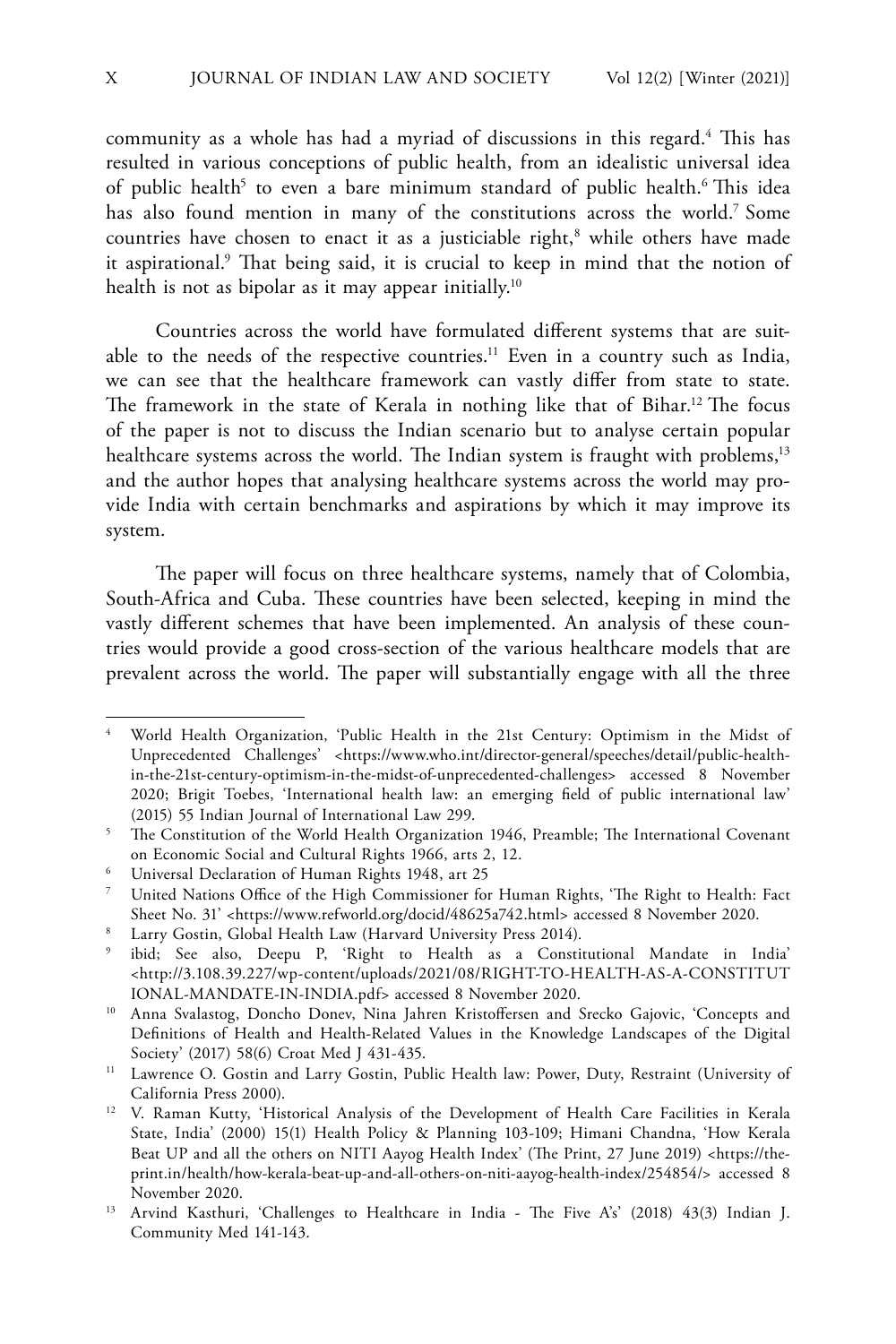models and derive themes, lessons and failures of these models. While this will provide a benchmark for India, comprehensive solutions for the Indian system, possible legislative amendments and reforms will remain outside the scope of the paper. This is primarily because the author feels that if the focus of the paper is too broad, then the discussion will become scattered.

The paper will primarily revolve around the following themes. First, what are the different healthcare models of Colombia, South-Africa and Cuba. Second, the various advantages and disadvantages of the system would be explored. Third, there would be a brief discussion on the Indian healthcare system and the author would also suggest starting points for how the Indian system can be further developed.

Parts II, III and IV of the paper will deal with the healthcare systems of various countries. Through this, the paper will break down the system to the readers and show the advantages and drawbacks of each of the systems. The countries were picked keeping in mind the varied approaches so that a wide spectrum of healthcare systems across the globe could be analysed. Part V of the paper indulges in a comparative analysis so as to point to what systems fare better when compared with one another. It also pinpoints the drawbacks of the system and uses the example of the HIV/AIDS pandemic to show how the various systems responded to the same. Part VI of the paper deals with the Indian healthcare system. The paper would show the unique nature of the Indian system and looks at various data points to demonstrate how exactly the system is different. The Part would also show the India specific drawbacks and provide a suggestion on how the system can be improved, keeping in mind the lessons from the various healthcare systems that have already been discussed in the paper. Part VII deals with the concluding remarks.

#### **II. Analyzing the Colombian Healthcare System**

#### A. Development of the Healthcare model

The Colombian system of healthcare envisages an active role of individual litigation which is built upon a constitutional guarantee of health.<sup>14</sup> These individual actions are popularly known as Tutela(s). Tutela is an action that can be brought by any individual for enforcement of their fundamental rights under the constitution.15 Tutela has been enshrined as a constitutional mechanism and has

<sup>&</sup>lt;sup>14</sup> Everaldo Lamprea, 'Colombia's Right-to-Health Litigation in a Context of Health Care Reform' in Colleen M. Flood and Aeyal Gross (eds), The Right to Health at the Public/Private Divide: A Global Comparative Study (Cambridge University Press 2014).

<sup>&</sup>lt;sup>15</sup> Margarat Hagan, 'A Journey through Colombia's Constitutional Court's Tutela Design Challenge' (Legal Design and Innovation, 7 May 2019) <https://medium.com/legal-design-and-innovation/a-journey-through-colombias-constitutional-court-s-tutela-design-challenge-c3f4d20d73bd> accessed 8 November 2020.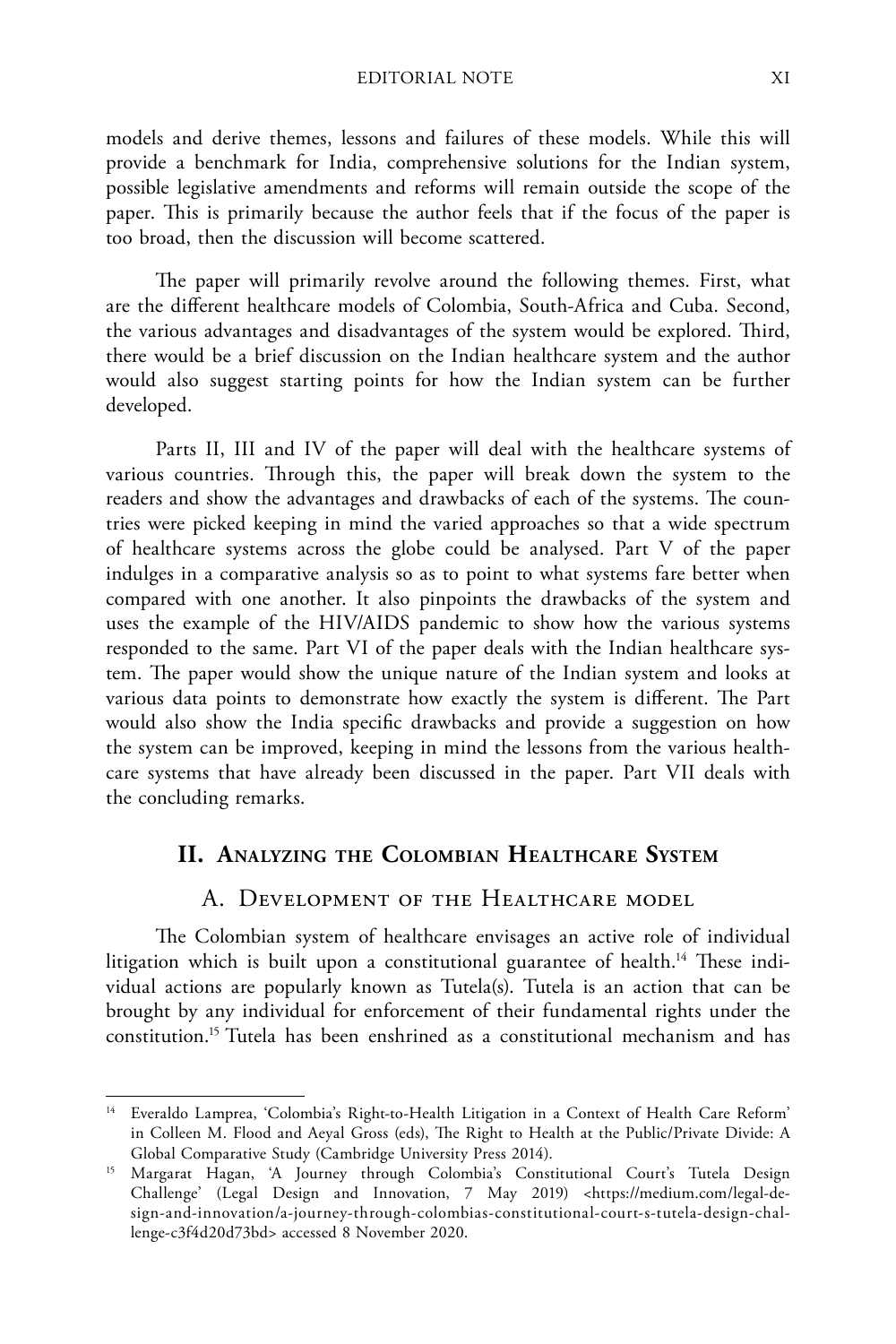been laid down in Article 86 of the Constitution.<sup>16</sup> The Colombian Courts have expanded the ambit of tutela to cover a wide variety of human rights issues as well, giving the citizens a direct line of approach to the courts.<sup>17</sup> As it stands, a tutela can be presented to any judge in the judicial system for the protection of a fundamental right. The concept is similar to what is popularly known in India as writs. The right to health has been constitutionally mandated in Article 49 of the Colombian Constitution. The nature of the guarantee is such that it is an institutional guarantee which is enforced and made justiciable by the action of the Colombian Courts. An institutional guarantee is a guarantee that is considered so inviolable that even a legislature by its action cannot alter it.<sup>18</sup> The inviolable nature of these institutional guarantees flows from the fact that many international instruments guarantee a right to health. In Colombia, the notions of health in these international instruments are seen as a part of the constitution, due to the theory of "constitutional block". 19 The constitutional block is an interpretative theory that mandates that certain international human right treaties are part of the constitution, and this theory has found wide acceptance in the Colombian Courts.20 This theory essentially states that the constitution would not only include the text but also certain principles of international law.<sup>21</sup> The origin of this concept can be traced back to French constitutional jurisprudence.<sup>22</sup> In the Colombian constitution, this principle has been solidified in Article 93. Article 93 goes to the extent of stating that international treaties and agreements ratified by the Congress will "have priority" in the domestic legal system. It also states all duties and obligations in the constitution will have to be interpreted in light of the international human rights treaties ratified by the Congress. Essentially, these ratified principles become part of the constitutional block since they are essential for the interpretation of the constitution.<sup>23</sup> In addition to the treaties ratified by the Congress, customary norms relating to international humanitarian law as well as general principles of international law are treated as part of this constitutional  $block<sub>24</sub>$ 

Tutela actions were traditionally conceived for the enforcement of civil and political actions.25 It was considered necessary since the state was seen as a vehicle

<sup>&</sup>lt;sup>16</sup> The Political Constitution of Colombia 1991, art 86.<br><sup>17</sup> Katherine Young and Juliete Lameitre, 'The Compa

<sup>17</sup> Katherine Young and Julieta Lemaitre, 'The Comparative Fortunes of the Right to Health: Two Tales of Justiciability in Colombia and South Africa' (2013)26 Harvard Human Rights Journal 179 at 183-185.

<sup>&</sup>lt;sup>18</sup> Robert Alexyand Julian Rivers, A Theory of Constitutional Rights (OUP 2002) at 324.

<sup>&</sup>lt;sup>19</sup> Jorge Contesse, 'The Final Word? Constitutional Dialogue and the Inter-American Court of Human Rights' (2017) 15(2) International Journal of Constitutional Law 414.

<sup>&</sup>lt;sup>20</sup> Katherine Young and Julieta Lemaitre (n 17).

<sup>21</sup> Manuel Jose Cepeda Espinosa and David Landau, Colombian Constitutional law book: Leading Cases (OUP 2017) at 42-45.

<sup>&</sup>lt;sup>22</sup> John Bell, French Constitutional Law (Oxford Press Scholarship Online 1992) 64-73.

<sup>23</sup> ibid.

<sup>&</sup>lt;sup>24</sup> Decision C-291 of 2007 (per Justice Manuel José Cepeda Espinosa).

<sup>25</sup> Patrick Delaney, 'Legislating for Equality in Colombia: Constitutional Jurisprudence, Tutelas, and Social Reform' (Equal Rights Review, 2008) <https://www.equalrightstrust.org/ertdocumentbank/Legislating%20colombia.pdf> accessed 8 November2020.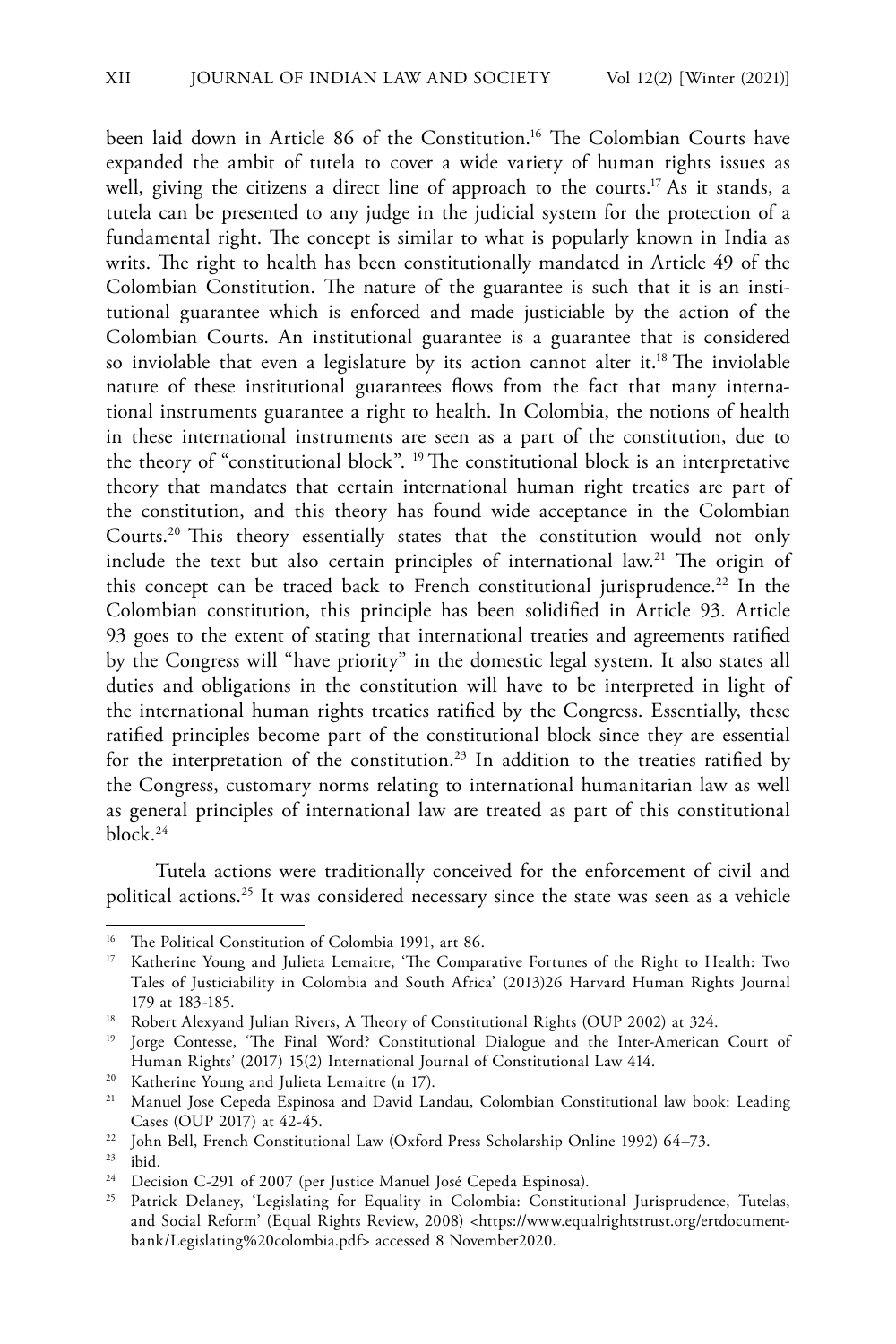of social welfare. Tutela actions were slowly expanded to encompass healthcare in them. The introduction of the tutela enabled increased access to the justice system as a whole, with respect to fundamental rights.<sup>26</sup> Tutela actions do not contain much of the procedural limitations such as locus standi, nexus etc. Any person can bring forth a tutela action claiming infringement of fundamental rights and this can even be done on behalf of a group or on behalf of vulnerable individuals such as elders or children.<sup>27</sup> Under these actions, judges are specifically empowered to order government officials to carry out specific actions. Additionally, tutela orders have strict timelines and contempt of these orders can even lead to jail time for non-compliant persons.<sup>28</sup>

Initially, tutela actions were only granted when a clear link to right to life was established, i.e., when there was a situation that gravely threatened the life of the person. The Colombian Courts eventually expanded the scope of these actions by interpreting right to life to mean right to live with dignity.<sup>29</sup> For instance, the Colombian Courts ordered an eye operation to be conducted to save the eyesight of a man because the loss of eyesight would mean the reduction of quality and dignity of the life of the person, even though there was no threat to the life of the person.30

The Courts were also bestowed with broad powers not only to enforce tutela actions but also to provide the best healthcare, so as to close the gap between private-public healthcare systems.<sup>31</sup>

#### B. Tutelas in Practice

Tutela actions have a lot of advantages, $32$  and this led to a record rise in tutela actions year after year.

<sup>26</sup> ibid.

<sup>27</sup> Manuel Jose Cepeda Espinosa, 'Readings on the Colombian Constitutional Court' (13 February 2012) <https://law.utexas.edu/colloquia/archive/papers-public/2011-2012/02-13-12\_Espinosa\_ Opinions%20of%20Colombian%20Constitutional%20Court\_post.pdf> accessed 8 November 2020.

<sup>28</sup> Allan Brewer-Car´ Ias, Constitutional Protection of Human Rights In Latin America: A Comparative Study of Amparo Proceedings (2008) Cambridge University Press at 182.

<sup>29</sup> Katharine G. Young, 'The Minimum Core of Economic and Social Rights: A Concept in Search of Content' (2008) 33 Yale J Int'l L 113.

<sup>&</sup>lt;sup>30</sup> Corte Constitucional [CC] [Constitutional Court], 23 de septiembre de 1992, Sentencia T-533/92, Gaceta de la Corte

<sup>31</sup> Chris Thornhill, 'Global Constitutionalism and Democracy: The Case of Colombia' (2020) 2(2) Jus Cogens 155-183.

<sup>&</sup>lt;sup>32</sup> Manuel José Cepeda-Espinosa, 'Judicial Activism in a Violent Context: The Origin, Role, and Impact of the Colombian Constitutional Court' (2004) 3 Wash U Global Stud L Rev 529.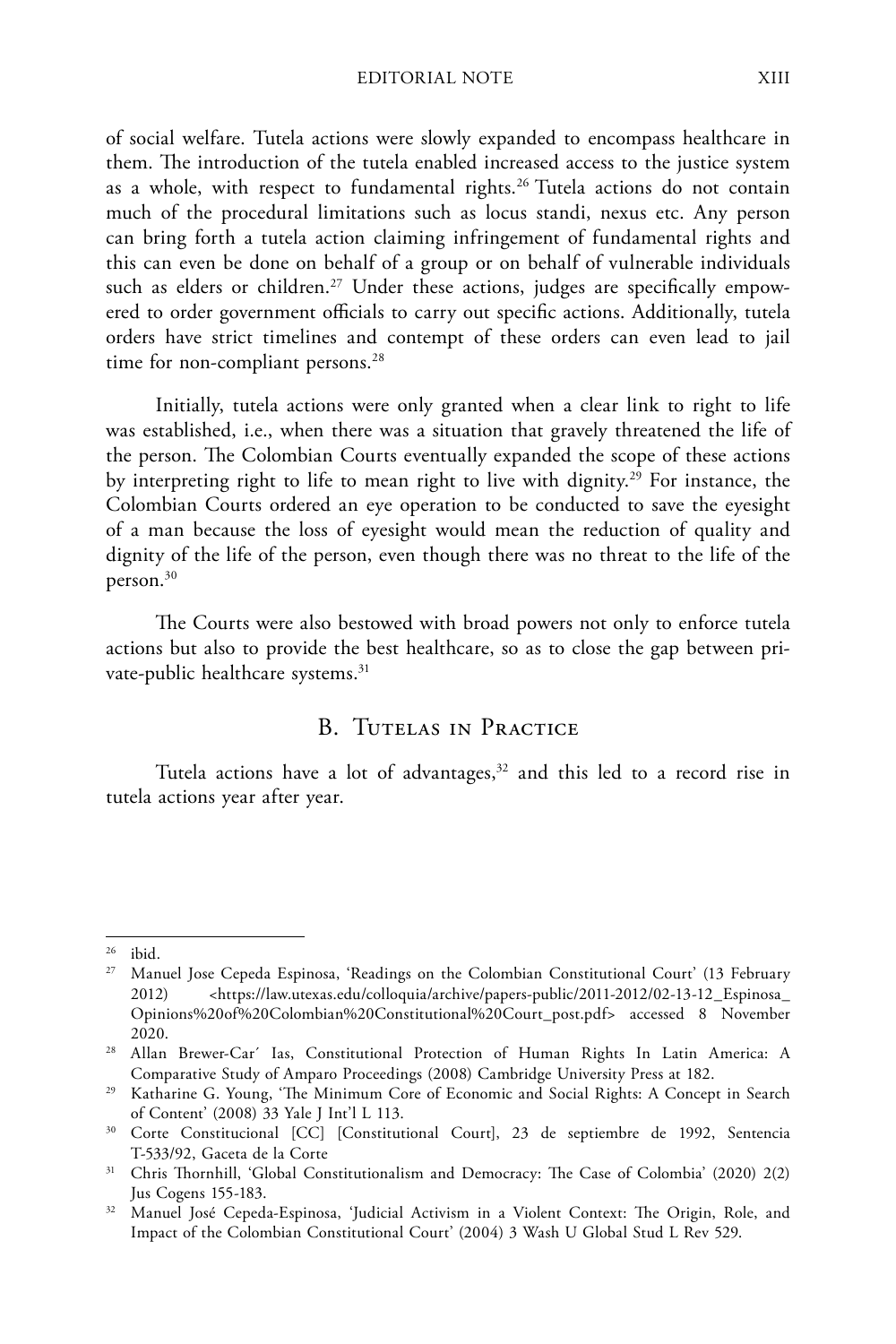

Figure 1.133

The above figure illustrates the numerical quantity of tutela actions. We can observe that there is a steady rise in tutela actions relating to health from 1999- 2008 and health actions also formed a significant proportion of the overall tutela actions.



Figure 1.234

<sup>&</sup>lt;sup>33</sup> Aquiles Ignacio Arrieta-Gómez, 'Realizing the Fundamental Right to Health through Litigation: The Colombian Case' (Health and Human Rights Journal, 20 June 2018) <https://www.hhrjournal.org/2018/06/realizing-the-fundamental-right-to-health-through-litigation-the-colombian-case/> accessed 8 November 2020.

<sup>34</sup> Manuel José Cepeda, Polémicas Constitucionales (2007).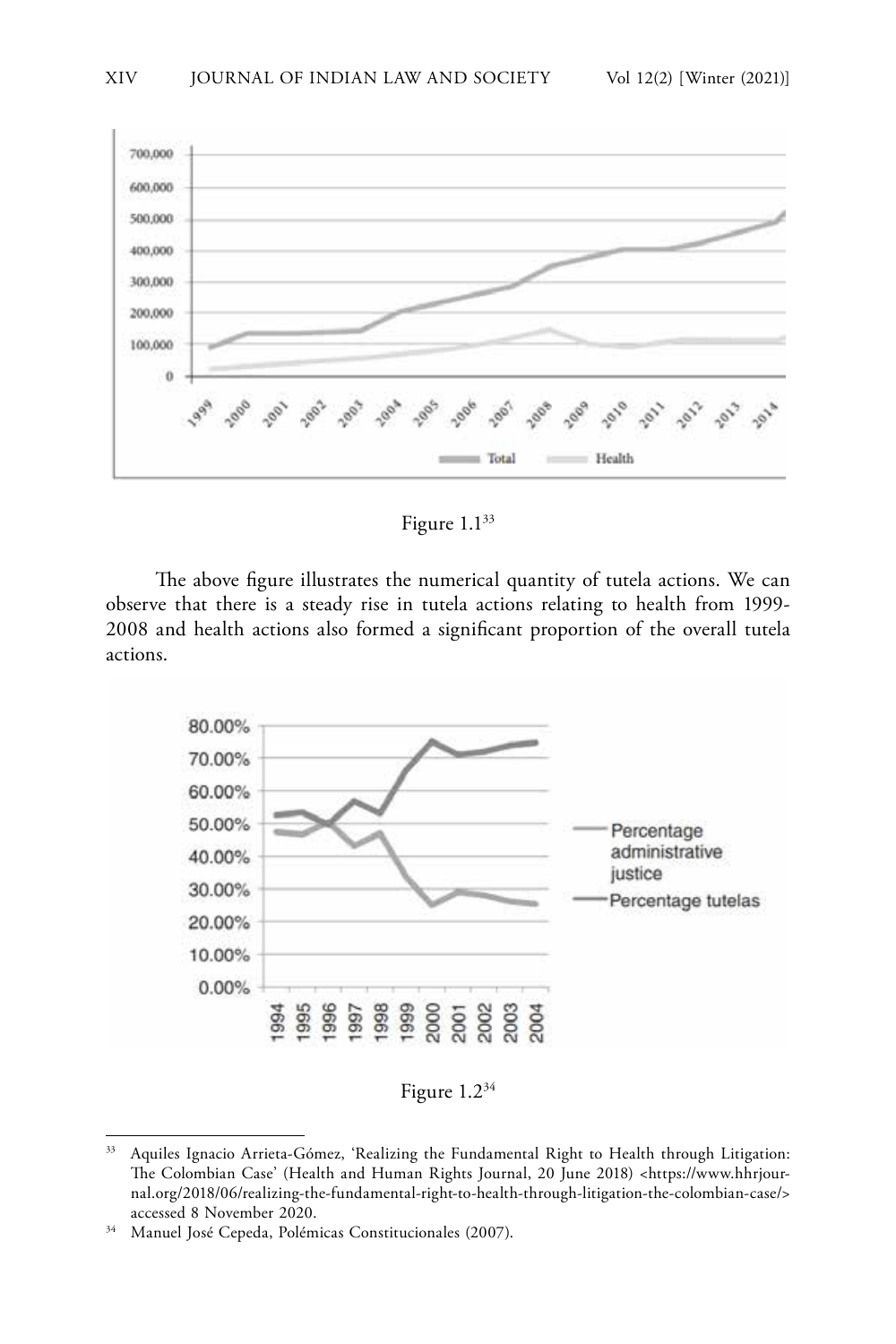Initially, to fund the system of healthcare, all citizens were required to contribute a fixed portion of their income for healthcare.35 This system was a public contributory system of "insurance" where the private players were also involved in providing the care.<sup>36</sup> An independent agency was set up, which monitored the costs of providing the insurance, and the government would fund any difference in the premium and the contribution of the individual.<sup>37</sup> The private players also received funds from the government for providing healthcare. Much of the tutela actions during this period were to force private players to provide healthcare because there was a growing animosity among private players against people who were beneficiaries of the government scheme.<sup>38</sup> Private players started accepting a lesser amount of government insurance beneficiaries because they felt that the compensation provided by the government was inadequate.<sup>39</sup> This forced the Courts to step in through tutela actions, but the chasm between private-public healthcare kept growing.<sup>40</sup>

Post-2000 onwards, we can see that the burden of the tutela actions finally caught up with the judicial system. The Courts also started reviewing a significantly reduced number of tutela actions. This was done by restricting the scope of tutela actions by bringing out increasingly complex rules for maintaining such actions. The Court stated that for the actions to succeed the situation had to be exceptional, especially when there was no direct threat to life involved.<sup>41</sup> The Courts also believed that the private healthcare system was more accessible to the general public so there was no need for excessive judicial intervention.<sup>42</sup>

<sup>&</sup>lt;sup>35</sup> Aquiles Ignacio Arrieta-Gomez, 'Realizing the Fundamental Right to Health through Litigation The Colombian Case' (2018) 20(1) Health Hum Rights 133-145.

<sup>36</sup> ibid.

<sup>37</sup> Ursula Giedion and Manuela Villar Uribe, 'Colombia's Universal Health Insurance System' (2008) 28(3) Health Affairs 853-863.

<sup>38</sup> ibid.

<sup>&</sup>lt;sup>39</sup> Oscar Bernal and Diana C Zamora, 'A Better Understanding of Reasons for the Failure of the Healthcare Reform in Colombia' (2014) 6(21) Health 2918.

<sup>40</sup> Giedion and Uribe (n 37).

<sup>&</sup>lt;sup>41</sup> Corte Constitucional [CC] [Constitutional Court], 25 de septiembre de 1997, Sentencia SU-480, Gaceta de la Corte Constitucional [GCC] <http://www.corteconstitucional.gov.co/relatoria/1997/ SU480-97.htm> accessed 8 November 2020.

<sup>42</sup> Alicia Ely Yamin, Oscar Parra-Veramand Camila Gianella, 'Colombia: Judicial Protection of the Right to Health: An Elusive Promise?' in Yamin, Alicia Ely and Siri Gloppen (eds), Litigating Health Rights: Can Courts Bring More Justice to Health (Harvard University Press 2011) at 110-115.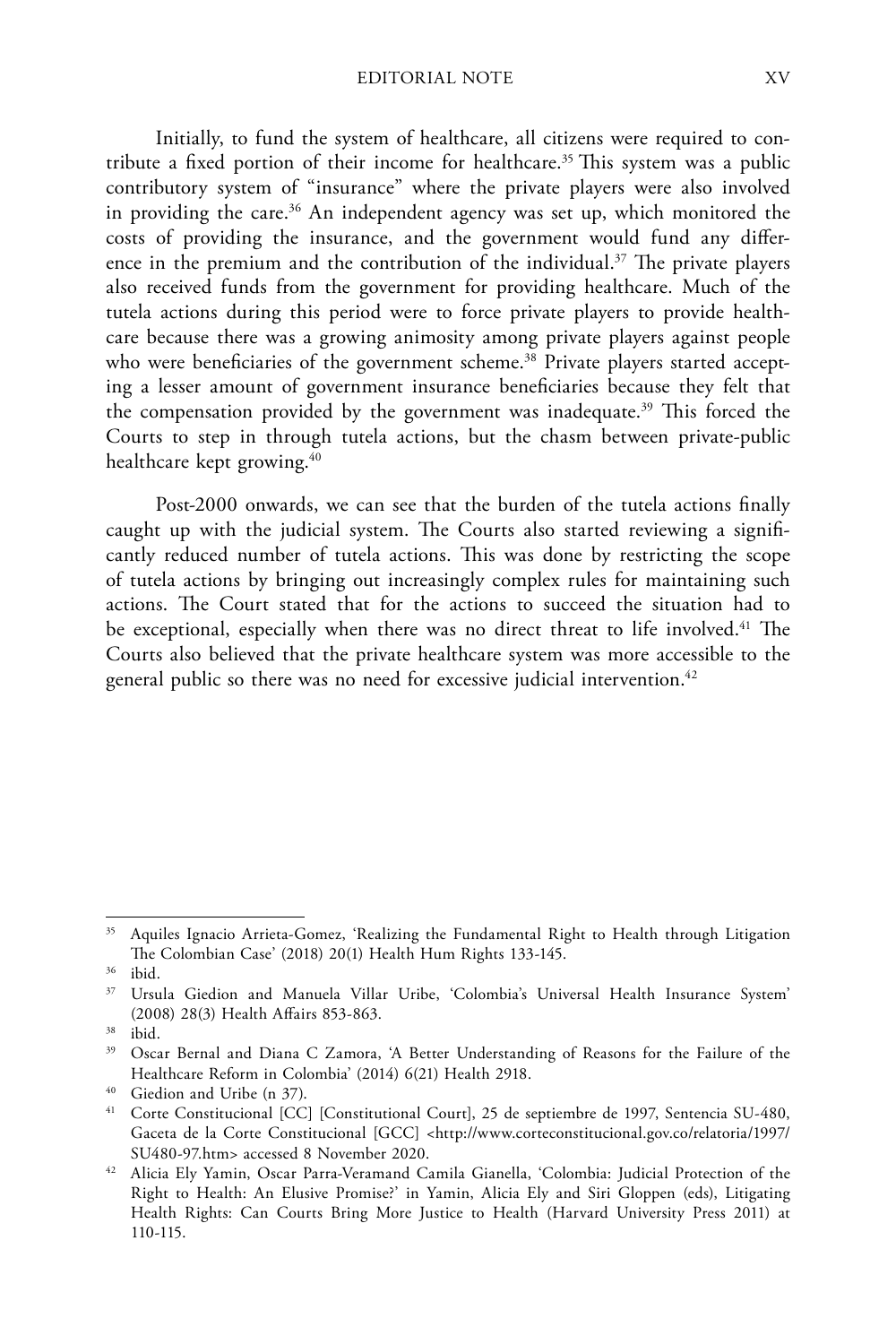

Figure 1.343

Some commentators argued that the reduced actions by the Courts were due to the increasing economic strain on the private players.<sup>44</sup>

The economic crisis in 2008, growing bankruptcies in hospitals, breakdown of government public health machinery and refusal of private players to engage in the healthcare ecosystem threatened a complete breakdown of the system.<sup>45</sup> Taking cognisance of the issue, the Colombian Court significantly modified the basis of health tutela actions by the Decision T-760.<sup>46</sup> The effect of this case is apparent in Fig. 1.1, where there is a marked decrease in health tutela actions. The policy on health also completely shifted, with the government allowing private players to get involved in the insurance domain.<sup>47</sup> The 1990 ideas of healthcare underwent a drastic shift, and the government adopted the "ten decrees" plan.<sup>48</sup> The scope of healthcare provided was severely restricted, the notable ones being that a physician's ability to order treatment and medicines was severely curtailed. Access to specialist doctors from the private sector was reduced since the government was unable to pay for it.<sup>49</sup> It was clear that the tutela model of the 1990s failed, and that the government was forced to accept the divide between private-public

<sup>43</sup> Consejo Superior de la Judicatura, Estadísticas Judiciales (2007).

<sup>44</sup> Bernal and Zamora (n 39).

<sup>45</sup> Katherine Young and Julieta Lemaitre (n 17) at 188-192.

<sup>46</sup> Decision T-760, Colombian Constitutional Court <http://www.corteconstitucional.gov.co/relatoria/2007/T-016-07.htm> accessed 8 November 2020.

<sup>47</sup> C. Prada and S. Chaves, 'Health System Structure and Transformations in Colombia Between 1990 and 2013: A Socio-Historical Study' (2009) 29(3) Critical Public Health at 2-5.

 $^{48}$  ibid.<br> $^{49}$  :1:1

ibid.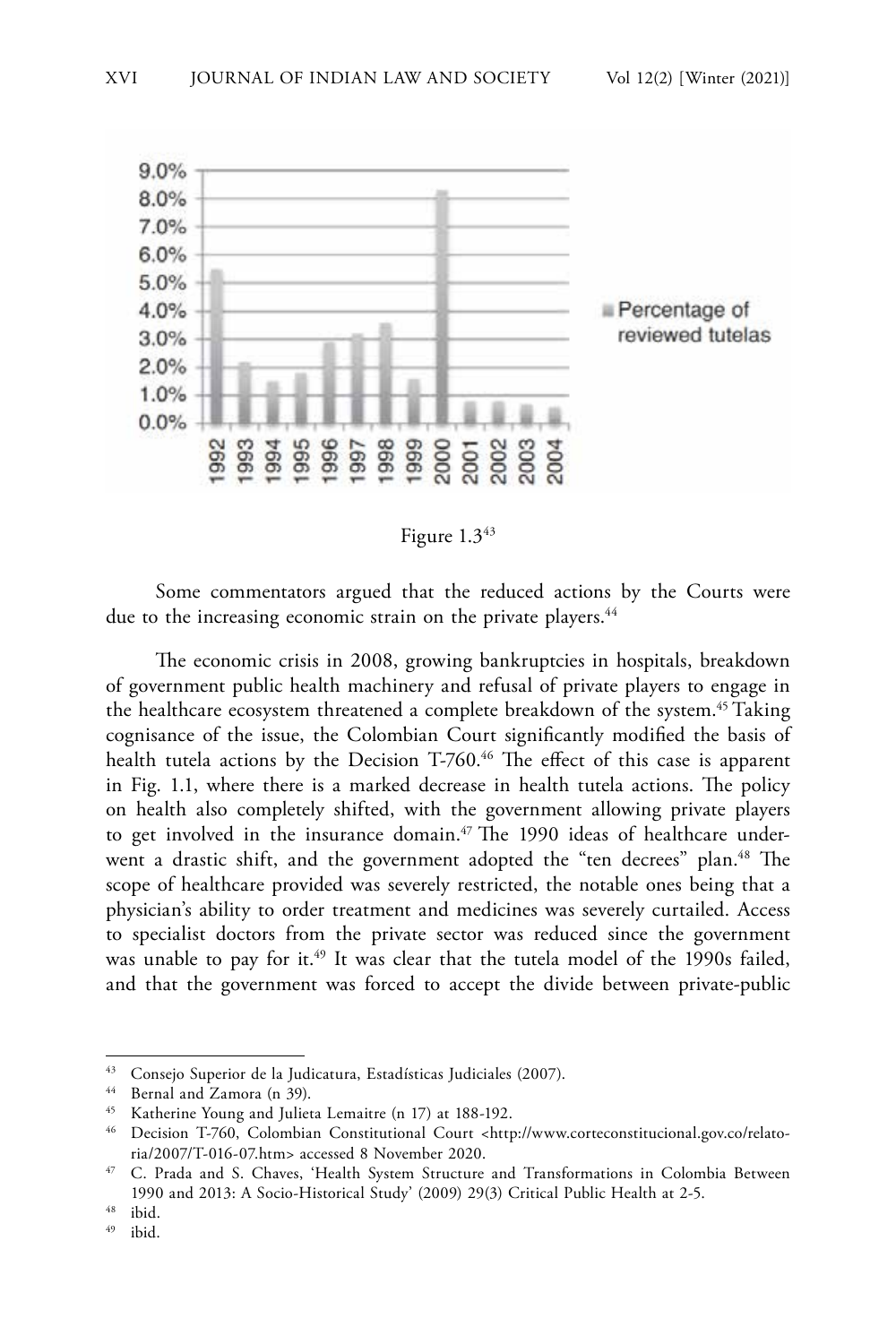healthcare. Universal and equal access to healthcare remains a pipe dream in Colombia, to this day.50

#### **III. Examining The South African healthcare System**

Even though there were some significant public health movements in South Africa, it refused to commit to a complete overhaul of the existing system.<sup>51</sup> Instead, it opted to go for systemic and consistent changes which would improve the overall quality of healthcare over a more extended period.<sup>52</sup> South Africa was fraught with diseases, especially with the HIV/AIDS pandemic that brought a lot of issues to the forefront.<sup>53</sup> Commentators have also pointed that there were huge institutional inefficiencies that contributed a lot to the problem.<sup>54</sup> Although South Africa spent more than any other African country on healthcare (as a percentage of GDP), it was one of the few countries in the entire world where child mortality was increasing since the establishment of the Millennium Development Goals.<sup>55</sup>

Prior to the reforms, there was no centralised health policy or progressive public health legislations. The population was unable to afford various health treatments. There was also a severe lack of primary health infrastructure in the country.56 To combat these inadequacies, the government introduced specific measures such as National Health Insurance (to provide universal health coverage),<sup>57</sup> establishment of public health entities such as the South African Health Products Regulatory Authority to provide a uniform and standardised form of

<sup>50</sup> Nicolas Vargas, Hector Castro, Fredy Rodriguez-Paez, Diana Tellez and Ricardo Salazar-Arias, 'Colombian Health System on its Way to Improve Allocation Efficiency -Transition from a Health Sector Reform to the Settlement of an HTA Agency' (2012) 1(2) Value in Health Regional Issues.

<sup>51</sup> Yach D and Tollman SM, 'Public Health Initiatives in South Africa in the 1940s and 1950s: Lessons for a Post-Apartheid Era' (1993) 83 American Journal of Public Health 1043.

<sup>52</sup> Hoosen Coovadia, Rachel Jewkes, Peter Barron, David Sanders and Diane McIntyre, 'The Health and Health System of South Africa: Historical Roots of Current Public Health Challenges' (The Lancet, 25 August 2009) <https://depts.washington.edu/sphnet/wp-content/uploads/2013/01/ Coovadia.pdf> accessed 8 November 2020.

<sup>53</sup> Bongani M. Mayosi and Solomon R. Benatar, 'Health and Health Care in South Africa – 20 Years after Mandela' (N Engl J Med, 2 October 2014) <https://www.nejm.org/doi/full/10.1056/ nejmsr1405012> accessed 10 November 2020.

<sup>54</sup> Brian Ruff, Mandi Mzimba, Simon Hendrie and Jonathan Broomberg, 'Reflections on healthcare reforms in South Africa' (2011) 32 Journal of Public Health Policy 184-192.

<sup>55</sup> Chopra, M, Lawn, JE, et al, 'Achieving the Health Millennium Development Goals for South Africa: Challenges and Priorities' (The Lancet, 19 September 2009) <https://www.thelancet.com/ journals/lancet/article/PIIS0140673609611223/fulltext> accessed 20 December 2021.

<sup>56</sup> Obinna O Oleribe, Jenny Momoh, et al, 'Identifying Key Challenges Facing Healthcare Systems in Africa and Potential Solutions' (Int J Gen Med, 6 November 2019) <https://www.ncbi.nlm. nih.gov/pmc/articles/PMC6844097/> accessed 20 December 2021.

<sup>57</sup> South African Government, 'National Health Insurance' <https://www.gov.za/about-government/ government-programmes/national-health-insurance-0#:~:text=The%20National%20Health%20 Insurance%20(NHI,of%20their%20socio%2Deconomic%20status.&text=This%20will%20 be%20done%20using%20an%20NHI%20card> accessed 20 December 2021.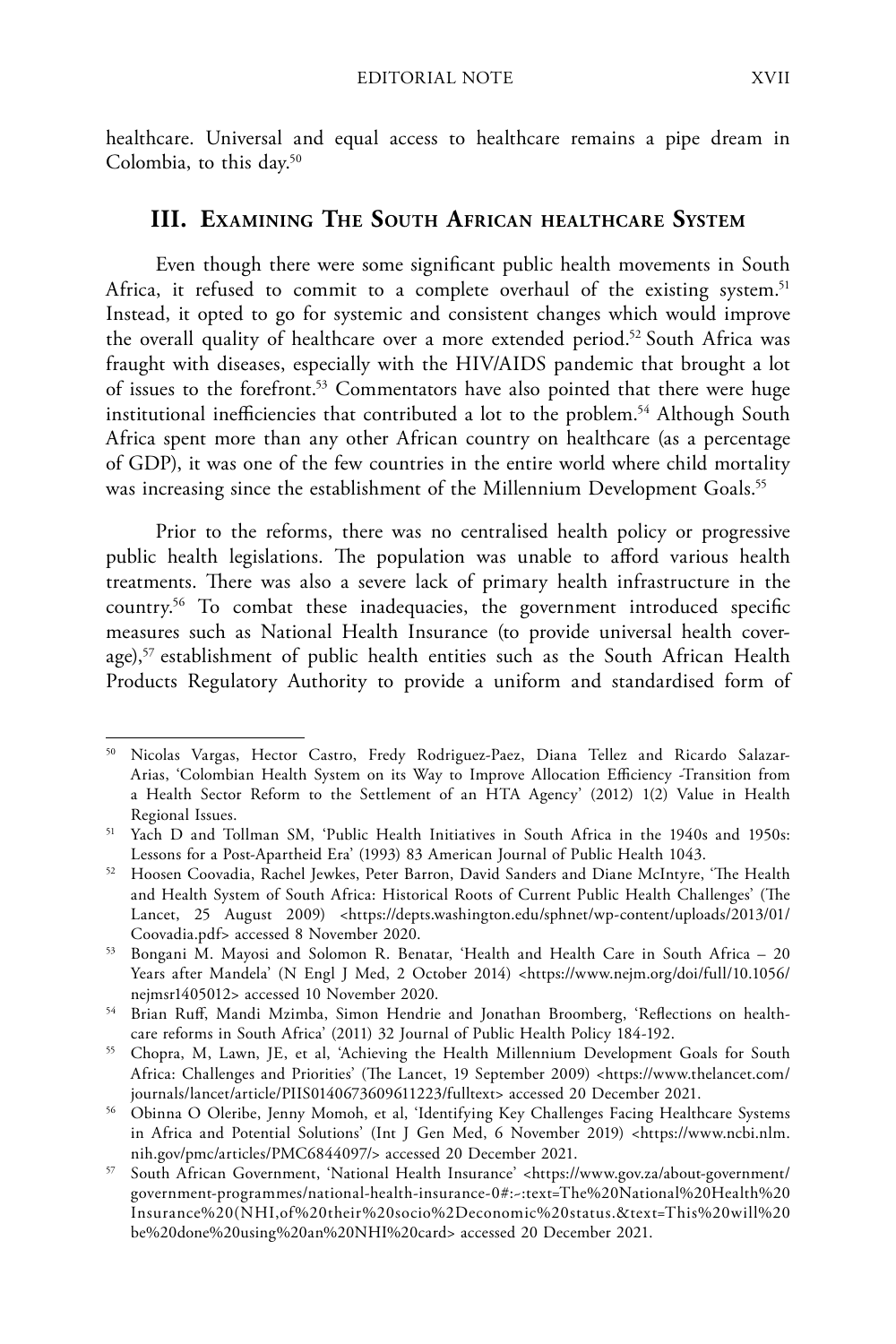care.58 There was also a lot of focus on providing and improving the primary health infrastructure with a focus on providing community based or district based solutions.<sup>59</sup> As part of the community based solutions, there would also be focus on disease prevention and community participation in bringing the overall level of diseases down in the country. Social determinants of health would also be monitored.

It is also important to note that South Africa has allowed limited levels of judicial intervention to tackle extraordinary healthcare situations. South Africa has recognised health as a justiciable right but restricted the scope of the right, varying the burdens on the economy and the judiciary.<sup>60</sup> The focus on providing healthcare is primarily on the executive branch of the government, and the government has been consistently ramping up public spending on health as can been seen in Figures 2.1 and 2.2.



Figure 2.1<sup>61</sup>

<sup>58</sup> South African Health Products Regulatory Authority, <https://www.sahpra.org.za/> accessed 20 December 2021.

<sup>59</sup> Nikki Schaay, Prof David Sanders and Vanessa Kruger, 'Overview of Health Sector Reforms in South Africa' (DFID Human Development Resource Centre, December 2011) <https://assets.publishing.service.gov.uk/media/57a08abc40f0b64974000740/overview\_of\_health\_sector\_reforms\_ in\_south\_africa.pdf> accessed 21 December 2021.

<sup>60</sup> Winnie T Maphumulo and Busisiwe Bhengu, 'Challenges of Quality Improvement in the Healthcare of South Africa Post-apartheid: A Critical Review' (Curationis, 29 May 2019) <https://www.ncbi.nlm.nih.gov/pmc/articles/PMC6556866/> accessed 21 December 2021.

<sup>61</sup> South Africa Data Portal, 'South Africa Health Expenditure: Total vs Private' <https://southafrica.opendataforafrica.org/rtwhibg/south-africa-health-expenditure-total-vs-private> accessed 8 November 2020.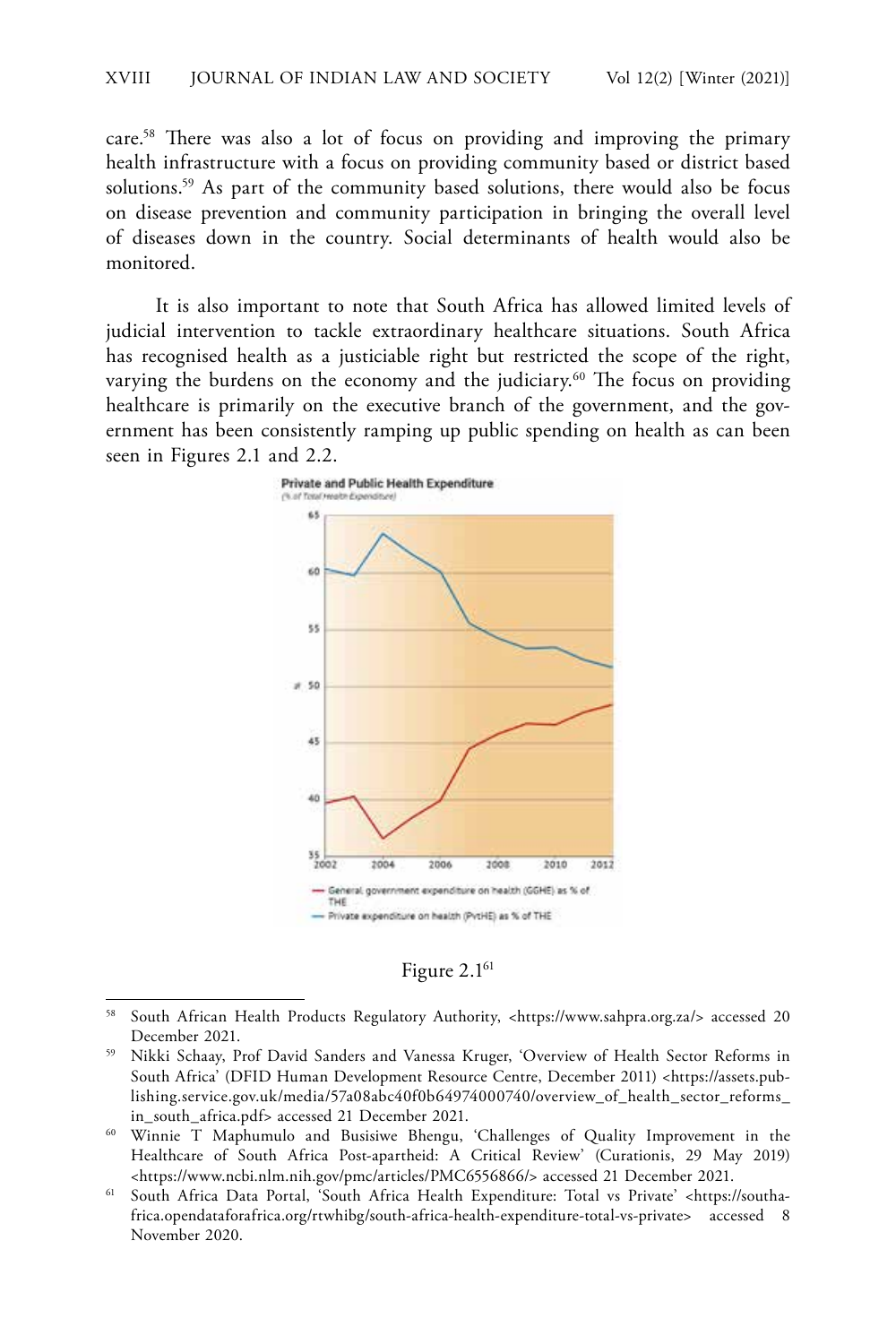

Figure 2.262

South African healthcare model is a private-public insurance model.<sup>63</sup> About 14% of the total population avails private healthcare, while about 64% solely relies on the government for insurance. The rest of the population relies on a combination of both.64 South Africans recognises the difference in the quality of healthcare between private and public. They have taken the pragmatic approach of conceding that the level of care across both sectors can never be truly equal.<sup>65</sup> However, they do take efforts to reduce the gap, and in pursuance of this, they introduced a quasi-judicial standard of "reasonableness" to ensure that the quality of healthcare provided in the public sector is reasonably comparable to that of the private sector.<sup>66</sup> Commentators have criticised that this standard provides too much flexibility to the healthcare sector and may stand as an impediment to achieving equality.<sup>67</sup> There is some truth to this criticism since the quality of private healthcare is considerably better than the public healthcare system, as is

 $62$  ibid.

<sup>&</sup>lt;sup>63</sup> Adam Fusheiniand John Eyles, 'Achieving Universal Health Coverage in South Africa through a District Health System Approach: Conflicting Ideologies of Health Care Provision' (2016) 16(7) BMC Health Service.

<sup>64</sup> Coovadia (n 52) at 827.

<sup>65</sup> B Malakoane, JC Heunis, P Chiobvu, NG Kigozi and WH Kruger, 'Public Health System Challenges in the Free State, South Africa: A Situation Appraisal to Inform Health System Strengthening' (2020) 20(58) BMC Health Service.

<sup>66</sup> Lisa Forman, 'Ensuring Reasonable Health: Health Rights, the Judiciary, and South African HIV/AIDS Policy' (2005) 5(1) Journal of Law, Medicine & Ethics711.

<sup>67</sup> ibid; Sabrina Germain, 'Taking 'Health' as a Socio-Economic Right Seriously: Is the South African Constitutional Dialogue a Remedy for the American Healthcare System?' (2013) 21(2) African Journal of International and Comparative Law 145.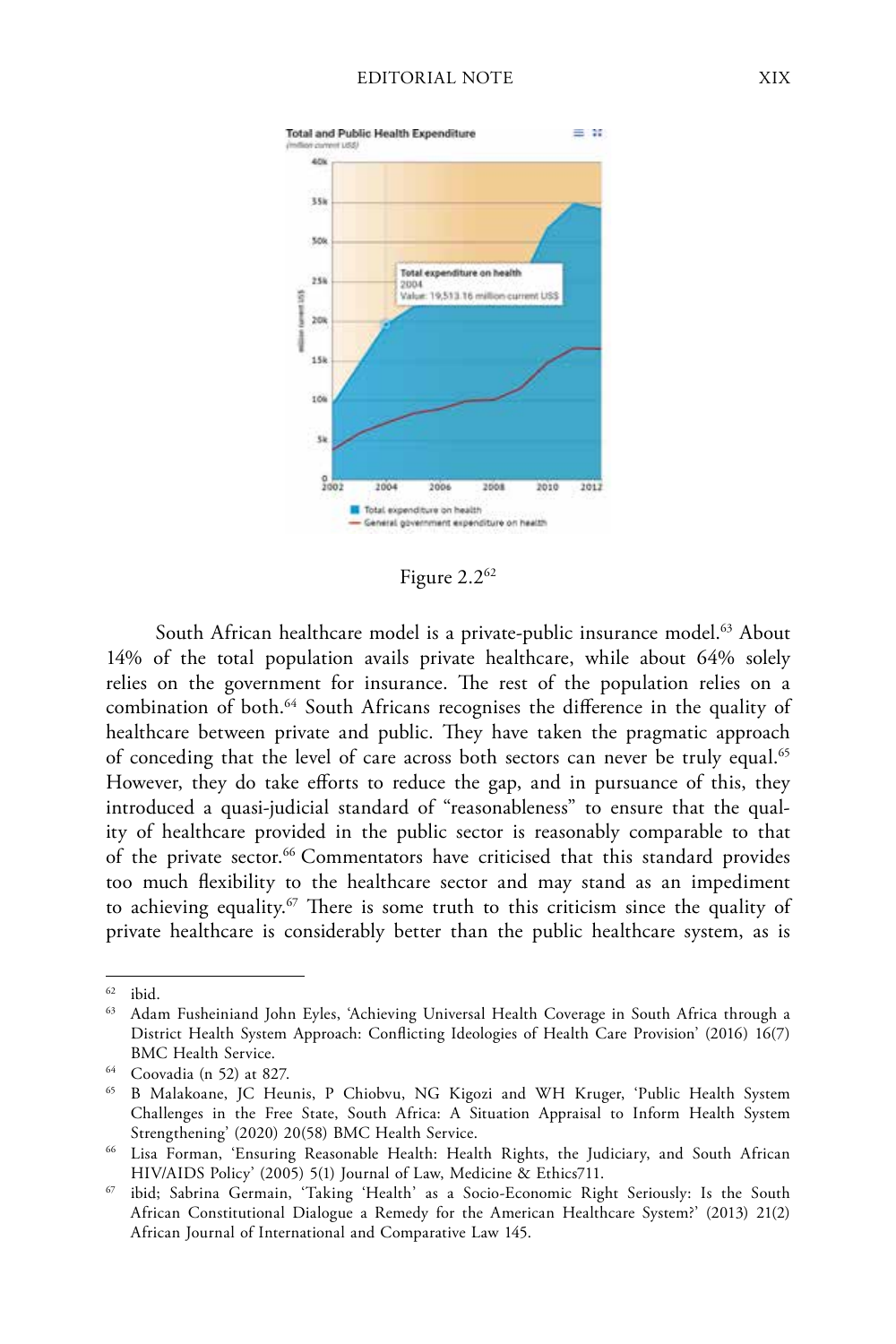evidenced by the Medical Practitioners/Population ratio in Figure 2.3.<sup>68</sup> South Africa also has a racial history and those of colour getting substantially worse care.<sup>69</sup> The government is taking active steps to bring about racial equality in this regard.70



Figure 2.371

On a superficial analysis, it may seem as if the South-African system is inequitable and unreasonable, but the strength of the system is also vastly underappreciated as is discussed subsequently.72

#### **IV. Evaluating the Cuban Healthcare System**

The Cuban system has increasingly gotten more attention in the past few decades.73 Prior to the Castro government, Cuba was embroiled in much of the problems that the other impoverished countries faced. However, since then, things have turned around with Cuba getting recognition for its world-class

<sup>68</sup> There are many other indicators as well, but a proper analysis of these factors would take considerably more space, time and expertise with handling data. See, World Health Organisation, Health System Metrics: Report of Technical Meeting <https://www.who.int/healthinfo/health\_ system\_metrics\_glion\_report.pdf> accessed 8 November 2020.

<sup>69</sup> See Harriet Deacon, 'Racism and Medical Science in South Africa's Cape Colony in the Mid- to Late Nineteenth Century' (2000) 15(1) The University of Chicago Press Journal.

 $^{70}$  ibid.<br> $^{71}$  Publ

Public and Non-Public Sector Nurses and Physicians in SA, <https://commons.wikimedia. org/wiki/File:Public\_and\_non-public\_sector\_nurses\_and\_physicians\_in\_SA.jpg> accessed 8 November 2020.

<sup>72</sup> For a more detailed discussion, See pt IV(B) of the paper.

<sup>73</sup> World Health Organization, 'Cuba's Primary Health Care Revolution: 30 Years On' <https:// www.who.int/bulletin/volumes/86/5/08-030508/en/> accessed 8 November 2020.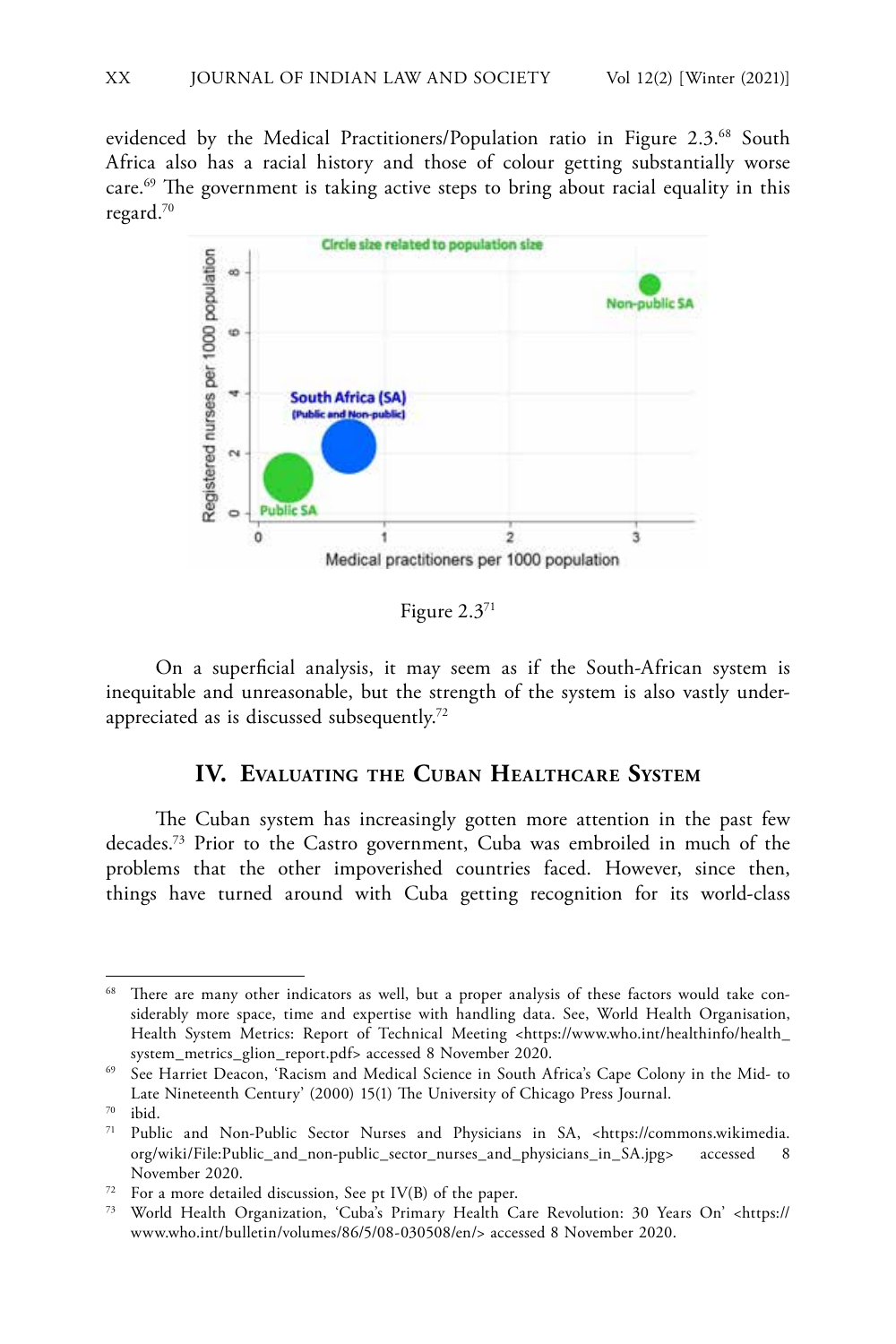healthcare facilities.<sup>74</sup> Cuba's healthcare statistics are among the best in the world. For instance, its child mortality is on par with that of New Zealand;<sup>75</sup> it was one of the first countries to eliminate mother-child HIV transmission;<sup>76</sup> and has even developed vaccines for cancer,<sup>77</sup> and Meningitis B.<sup>78</sup>. Its healthcare metrics matchup with that of the United States despite the fact that it spent decades under an economic embargo, and it also spent much less than the United States, as can be seen in Figure 3.1.

|                                                                                                                                                | Cuba        | <b>United</b><br><b>States</b> |
|------------------------------------------------------------------------------------------------------------------------------------------------|-------------|--------------------------------|
| Life expectancy at birth (in years) <sup>c</sup>                                                                                               | 79.1        | 79.3                           |
| Infant mortality rate (probability in dying by age 1 per 1,000 live births) <sup>b</sup>                                                       | 5.          | 5.9                            |
| Maternal mortality rate (per 100,000 live births) <sup>c</sup>                                                                                 | 39          | 14                             |
| Mortality due to cancer, cardiovascular disease, diabetes, or chronic-<br>respiratory diseases (percent of population ages 30-70) <sup>a</sup> | 16.5%       | 14.3%                          |
| Total spending on health as percent of GDP <sup>a</sup>                                                                                        | 8.6%        | 17%                            |
| Per capita total expenditure on health at average exchange rate (US)<br>dollars) <sup>a</sup>                                                  | <b>S558</b> | \$8,845                        |

#### Figure 3.179

Though values of healthcare and universal access were enshrined in the constitution, the Cuban government understood its limitations. It started by setting out a Universal Healthcare Policy in 1976, something it knew would take decades to come to fruition.<sup>80</sup> As a part of this new policy, the Cuban government decided to nationalise healthcare training.<sup>81</sup> It also decided to involve more of the work-

Ronn Pineo, 'Cuban Public Healthcare: A Model of Success for Developing Nations' 35(1) Journal of Developing Societies 16.

<sup>75</sup> United Nations Children's Fund, Levels & Trends in Child Mortality: Report 2020 <http:// pubdocs.worldbank.org/en/988751599654139713/UNICEF-2020-Child-Mortality-Report.pdf> accessed 8 November 2020.

<sup>76</sup> World Health Organization, 'WHO Validates Elimination of Mother-to-Child Transmission of HIV and Syphilis in Cuba' <https://www.who.int/mediacentre/news/releases/2015/mtct-hiv-cuba/ en/> accessed 8 November 2020.

<sup>77</sup> Lauirie McGinley, 'In a First, U.S. Trial to Test Cuban Lung-Cancer Vaccine' (The Washington Post, 27 October 2016) <https://www.washingtonpost.com/news/to-your-health/wp/2016/10/27/ in-a-first-u-s-trial-to-test-cuban-lung-cancer-vaccine/> accessed 8 November 2020.

<sup>78</sup> British Broadcasting Corporation, 'Americas Cuba Vaccine Deal Breaks Embargo' <http://news. bbc.co.uk/2/hi/americas/406780.stm#:~:text=The%20vaccine%20%2D%20the%20only%20 one,vaccine%20virtually%20eliminated%20the%20disease> accessed 8 November 2020.

<sup>79</sup> World Health Organization, 'World Health Statistics: 2015' <https://www.who.int/gho/publications/world\_health\_statistics/EN\_WHS2015\_Part2.pdf> accessed 8 November 2020.

<sup>80</sup> William C. Keck, 'The Curious Case of Cuba' (2012) 102(8) American Journal of Public Health.

<sup>81</sup> I.D.R Morales, Jose A. Fernandez and Francisco Duran, 'Cuban Medical Education: Aiming for the Six-Star Doctor' (2008) 10(4) Medicc Rev. 5-9.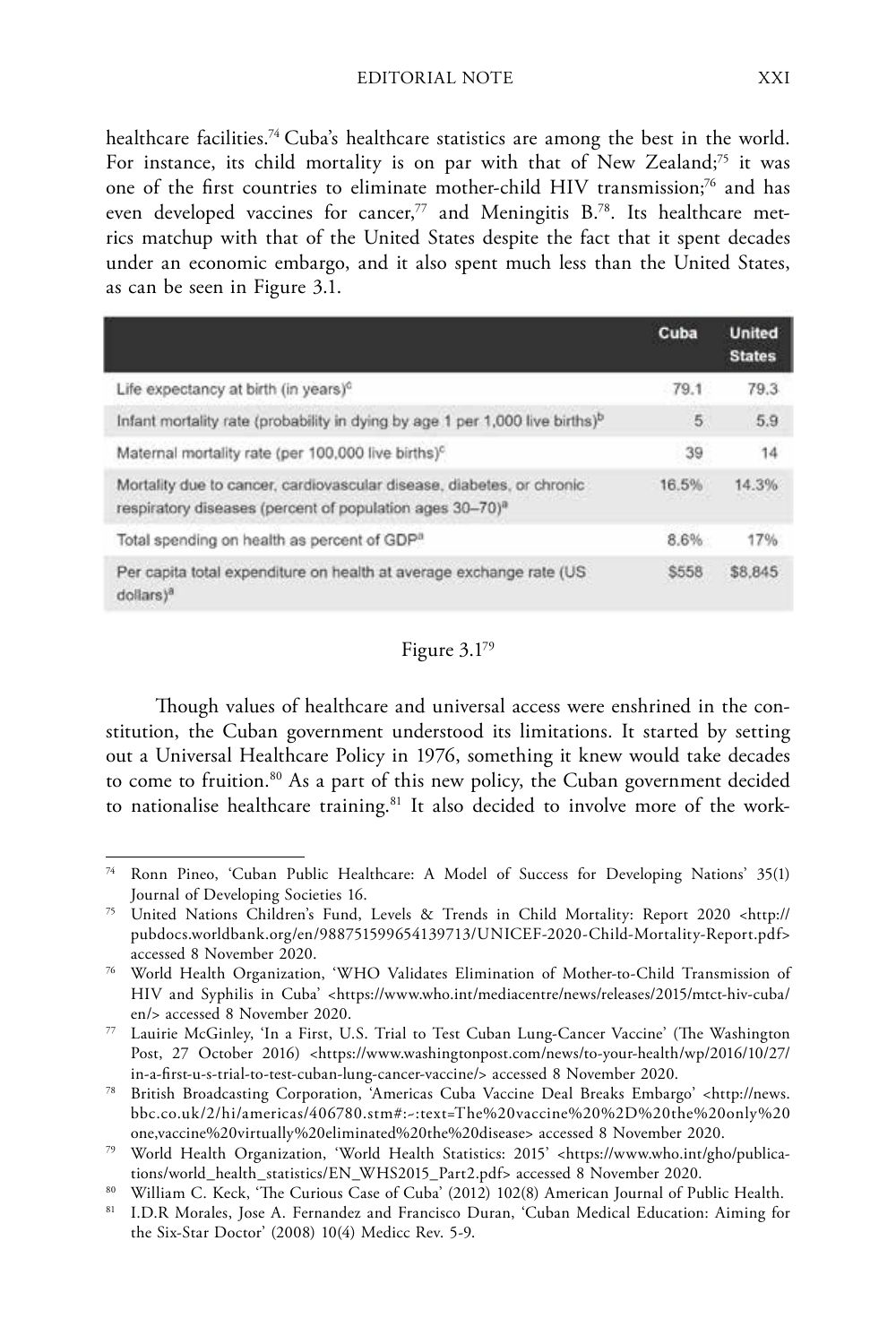force in the healthcare industry and to provide medical training in rural areas.<sup>82</sup> Education was heavily subsidised and was dependent on merit.<sup>83</sup> Even with this, the government understood that it would not be enough. There was a push to identify and rectify social, economic and environmental factors that contributed to a decrease of public health.<sup>84</sup> The government recognised that it was economically unfeasible to keep treating the symptom when the underlying cause was not being rectified. These factors were termed as social determinants of health,<sup>85</sup> and the medical workforce was also educated regarding these factors.<sup>86</sup> The government also started dedicating more funds to the research, prevention and specialisation workforce.<sup>87</sup>

To improve the social determinants of health, the government came out with the Family Physician Program.<sup>88</sup> A group of doctors and medical assistants were tasked with taking care of family or a group of families. They were not only responsible for primary healthcare facilities but were also charged with improving the various social determinants of health.

The policies do reap its benefits currently, with Cuba being one of the best in terms of preventive medical care.<sup>89</sup> There is also a marked improvement in various healthcare parameters as the years went on, as can be seen in Figure 3.2.

| <b>Realth Status Indicates</b>                                          | Cuba                                                                                                                      |                   |                   |                         |        |       |                           |
|-------------------------------------------------------------------------|---------------------------------------------------------------------------------------------------------------------------|-------------------|-------------------|-------------------------|--------|-------|---------------------------|
|                                                                         | 1960                                                                                                                      | 1970              | 1980              | 1990                    | 2000   | 2010  | <b><i>Inhad State</i></b> |
| Infant mortality (per 1000 live births) <sup>21</sup>                   | 37.3 <sup>4</sup>                                                                                                         | 38.T              | 19.6              | <b>Contract</b><br>10.7 | 12.    | 85    | 6.42° (2009)              |
| Infant mortality < 5 (per 1000 live hirths) <sup>24</sup>               | $\mathcal{L}^{(4)}$                                                                                                       | 43.7              | 24.2              | 13.2                    | 9.1    | 6.9   | K.0 <sup>r</sup> (2010)   |
| Life expectance. <sup>24</sup> y                                        | $\frac{1}{2} \left( \frac{1}{2} \right) \left( \frac{1}{2} \right) \left( \frac{1}{2} \right) \left( \frac{1}{2} \right)$ | 70.04             | 73.55             | 74.70                   | 76.15  | 77.97 | 78.2" (2009)              |
| Low birth weight rate. <sup>27</sup> %                                  | <b>TEL-</b>                                                                                                               | 10.4"             | 12                | 7.5                     | 6.1    | 5.4   | 8.15 (2010)               |
| Sustained access to improved sources of drinking water, <sup>27</sup> % | in c                                                                                                                      | Call of           | n.                | 78.2                    | 90.3   | 94.57 | 70                        |
| Older adults (% of population 2 60 y) <sup>27</sup>                     |                                                                                                                           | \$.0              | n er<br>Children. | 11.0                    | 12.9   | 17.5  | $-100$                    |
| Infectious and parasitic disease mortality                              | $\sim$ $\sim$ $\sim$                                                                                                      | 45.4              | 10.1              | 9.6                     | 6.6    | 8.0   | $\sim$ 0.00               |
| including AIDS deaths (per 100-000 inhabitants) <sup>38</sup>           | ur                                                                                                                        |                   |                   | <b>CONTRACTOR</b>       | w      |       |                           |
| Patient to doctor ratio (inhobitants per physician) <sup>19</sup>       | and a<br>$-1$                                                                                                             | 1393 <sup>0</sup> | 641               | 274                     | $-170$ | 147   |                           |

#### Figure 3.290

- <sup>86</sup> Don Fitz, Cuban Health Care: The Ongoing Revolution (2020) at 52.
- <sup>87</sup> ibid.

- <sup>89</sup> Katherine Young and Julieta Lemaitre (n 17).
- <sup>90</sup> William C. Keck, 'The Curious Case of Cuba' (2012) 102(8) American Journal of Public Health.

<sup>82</sup> Neil Squires, Sussannah E. Colville, Kalipso Chalkidou and Shah Ebrahim, 'Medical Training for Universal Health Coverage: A Review of Cuba–South Africa Collaboration' (2020) 18(1) Human Resources for Health.

<sup>83</sup> Julie M. Feinsilver, Healing the Masses: Cuban Health Politics at Home and Abroad(University of California Press 1993) at 124.

<sup>84</sup> ibid.

<sup>85</sup> World Health Organization, 'Social Determinants of Health' <https://www.who.int/teams/ social-determinants-of-health> accessed 8 November 2020.

<sup>88</sup> Mauro Castelló González, Reinaldo Pons Vásquez, et al, 'International Medical Collaboration: Lessons from Cuba' <https://www.mdpi.com/2227-9067/3/4/20/htm> accessed 8 November 2020.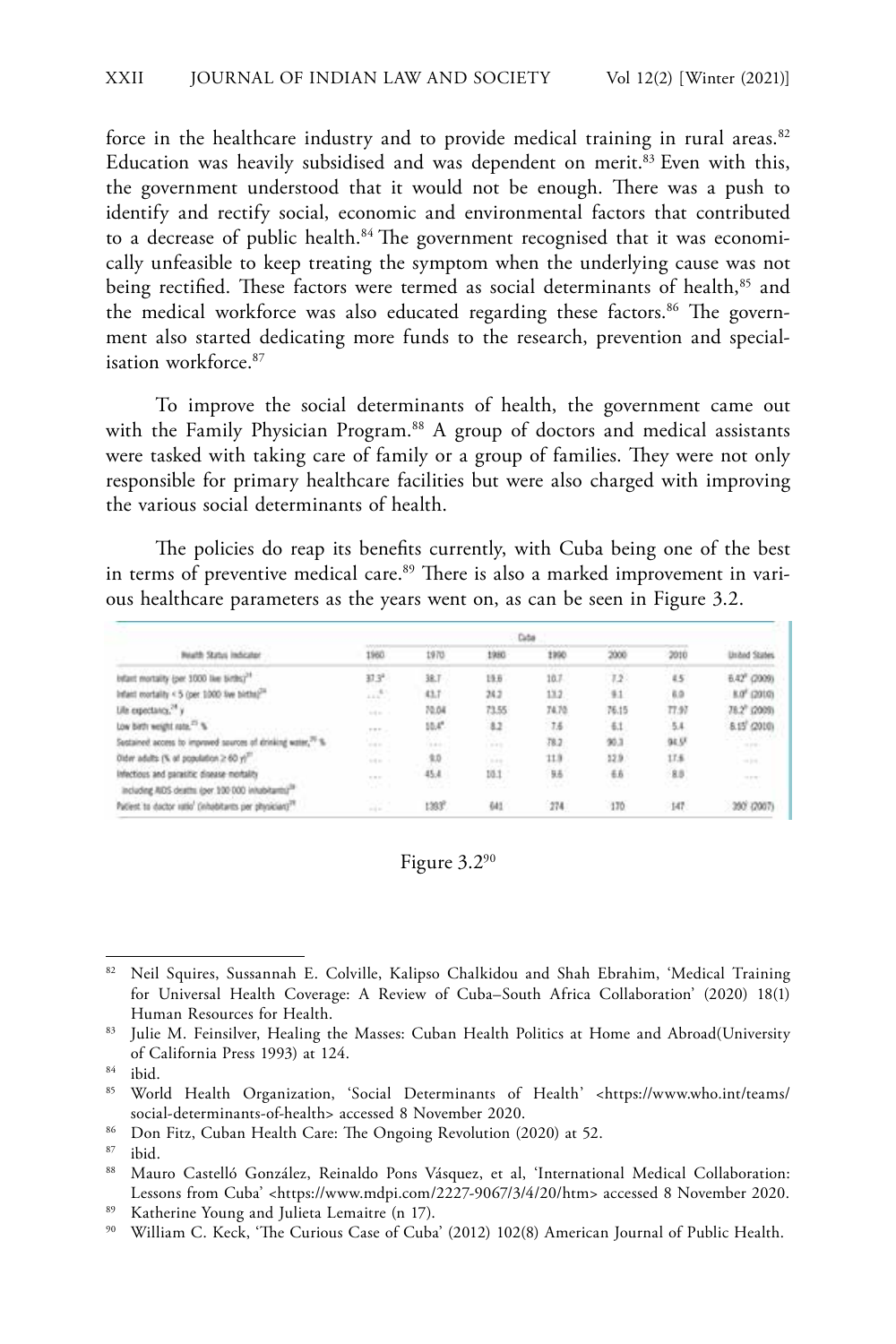#### **V. Comparative Analysis of the Various Systems**

#### A. General Comparison

Out of the three countries, it seems as though Colombia has fared the worst even though it may be the most idealistic one on paper. Colombian healthcare model primarily failed because it refused to take into account the economic considerations and the concerns of the private players. The author would also generally agree with the premise that the Colombian system is the worst due to its proclivity to a breakdown which is brought about by external shocks. Colombian system also fares poorly in terms of developments in the medical sector.<sup>91</sup>

Even though the Colombian system is prone to shocks, on comparing statistics, we can see that Colombia does fare better than South Africa on essential metrics such as the Human Development Index. There is also a strong correlation between performance and the fact that Colombia enjoys the highest Gross National Income per capita (Adjusted with purchasing power) ("GNI"),<sup>92</sup> among the three countries. On the other hand, it is disheartening to note that even with this amount of purchasing power, the country is vulnerable to economic shocks which can destabilise the whole system. Cuba fares as the best in almost all metrics and is regarded as a country with high human development. This feat is more impressive, considering the fact that Cuba has the least GNI per capita (Adjusted with Purchasing power) among the three countries. Cuban systems enjoy the highest life expectancy, higher mean and expected years of school, and the highest rank in the Human Development Index ("HDI"), all while having the least GNI. Therefore, it is no surprise that Cuba ranks the highest in the HDI (72nd), followed by Colombia (79th) and then South Africa (113th).<sup>93</sup> The following figures will illustrate the various metrics in the countries.

|      | Life expectancy<br>at birth | <b>Expected years</b><br>of schooling | Mean years of<br>schooling | <b>GNI per capita</b><br>(2011 PPP\$) | <b>HDI</b> value |
|------|-----------------------------|---------------------------------------|----------------------------|---------------------------------------|------------------|
| 1990 | 74.6                        | 12.3                                  | 8.5                        | 4.920                                 | 0.676            |
| 1995 | 75.4                        | 11.3                                  | 9.2                        | 3,308                                 | 0.654            |
| 2000 | 76.7                        | 12.3                                  | 9.6                        | 4.047                                 | 0.686            |
| 2005 | 77.7                        | 14.6                                  | 9.9                        | 5,138                                 | 0.730            |
| 2010 | 78.3                        | 16.4                                  | 11.0                       | 6,601                                 | 0.776            |
| 2015 | 78.6                        | 14.0                                  | 11.4                       | 7.567                                 | 0.768            |
| 2016 | 78.6                        | 14.1                                  | 11.6                       | 7.597                                 | 0.771            |
| 2017 | 78.7                        | 14.4                                  | 11.8                       | 7.726                                 | 0.777            |
| 2018 | 78.7                        | 14.4                                  | 11.8                       | 7.811                                 | 0.778            |

#### Figure 4.194 - Metrics of Cuba

Bernal and Zamora (n 39).

<sup>92</sup> World Health Organization, 'The Global Health Observatory' <https://www.who.int/data/gho/ indicator-metadata-registry/imr-details/94#:~:text=GNI%20is%20the%20sum%20of,and%20 property%20income)%20from%20abroad> accessed 8 November 2020.

<sup>93</sup> United Nations Development Program, 'Human Development Index Ranking' <http://hdr.undp. org/en/content/2019-human-development-index-ranking> accessed8 November 2020.

<sup>94</sup> United Nations Development Program, 'Inequalities in Human Development in the 21st Century – Cuba' <http://hdr.undp.org/sites/all/themes/hdr\_theme/country-notes/CUB.pdf> accessed 8 November 2020.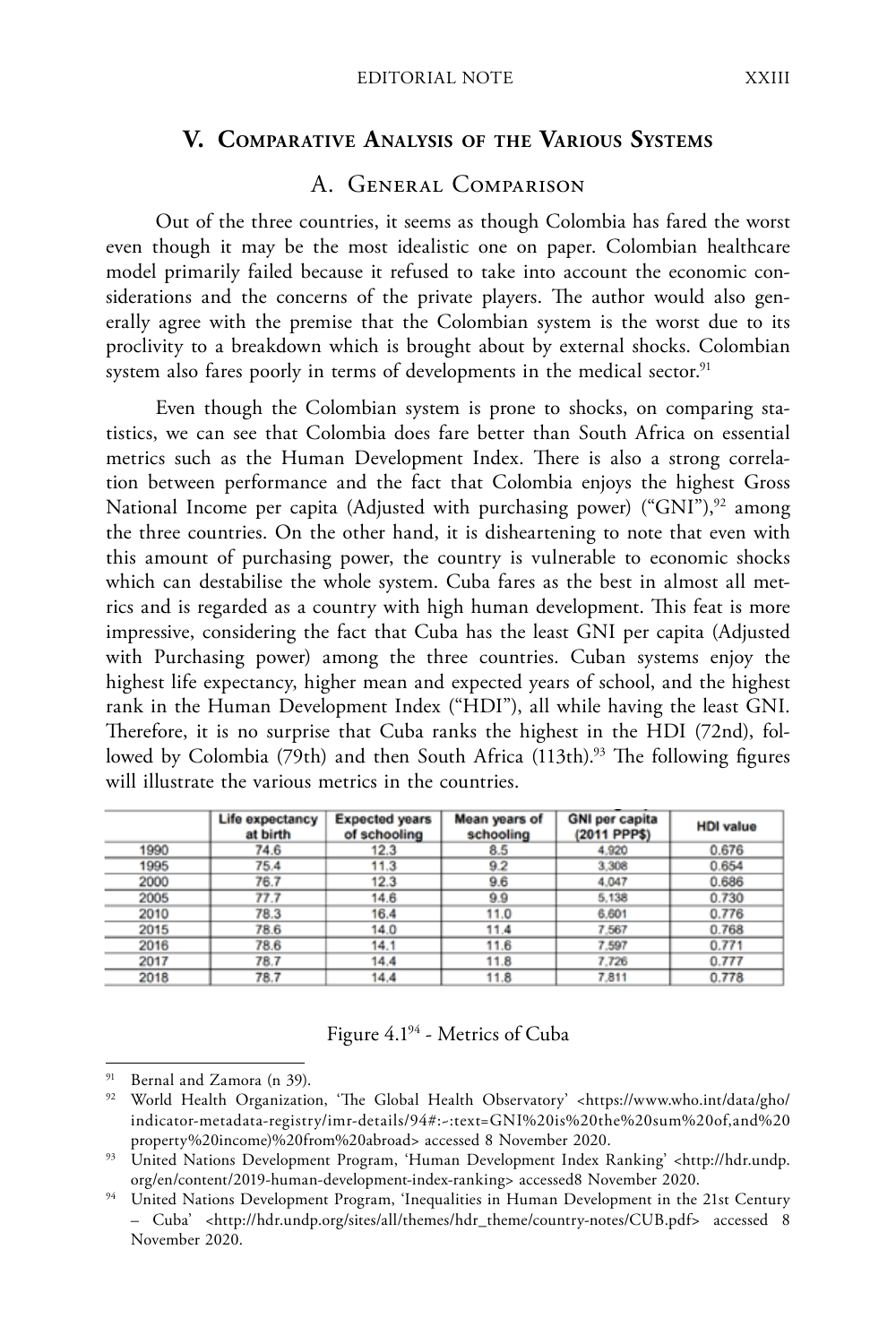|      | Life expectancy<br>at birth | <b>Expected years</b><br>of schooling | Mean years of<br>schooling | <b>GNI per capita</b><br>(2011 PPPS) | <b>HDI</b> value |
|------|-----------------------------|---------------------------------------|----------------------------|--------------------------------------|------------------|
| 1990 | 69.8                        | 9.0                                   | 5.5                        | 7,392                                | 0.600            |
| 1995 | 71.1                        | 10.0                                  | 6.1                        | 8.613                                | 0.633            |
| 2000 | 72.9                        | 11.4                                  | 6.5                        | 8,254                                | 0.662            |
| 2005 | 74.3                        | 12.9                                  | 6.8                        | 9,131                                | 0.693            |
| 2010 | 75.4                        | 14.3                                  | 7.4                        | 10.567                               | 0.729            |
| 2015 | 76.5                        | 14.4                                  | 8.1                        | 12,951                               | 0.753            |
| 2016 | 76.7                        | 14.6                                  | 8.3                        | 13,087                               | 0.759            |
| 2017 | 76.9                        | 14.6                                  | 8.3                        | 12,963                               | 0.760            |
| 2018 | 77.1                        | 14.6                                  | 8.3                        | 12,896                               | 0.761            |

#### Figure 4.295 - Metrics of Colombia

|      | Life expectancy<br>at birth | <b>Expected years</b><br>of schooling | Mean years of<br>schooling | <b>GNI per capita</b><br>(2011 PPP\$) | <b>HDI</b> value |
|------|-----------------------------|---------------------------------------|----------------------------|---------------------------------------|------------------|
| 1990 | 63.3                        | 11.4                                  | 6.5                        | 9,588                                 | 0.625            |
| 1995 | 61.6                        | 13.0                                  | 8.2                        | 9,023                                 | 0.652            |
| 2000 | 56.0                        | 13.0                                  | 8.8                        | 9,498                                 | 0.629            |
| 2005 | 53.4                        | 12.9                                  | 8.9                        | 10,798                                | 0.620            |
| 2010 | 57.7                        | 12.8                                  | 10.2                       | 11,723                                | 0.662            |
| 2015 | 62.6                        | 13.8                                  | 10.1                       | 12.052                                | 0.699            |
| 2016 | 63.2                        | 13.7                                  | 10.2                       | 11,908                                | 0.702            |
| 2017 | 63.5                        | 13.7                                  | 10.2                       | 11,864                                | 0.704            |
| 2018 | 63.9                        | 13.7                                  | 10.2                       | 11,756                                | 0.705            |

Figure 4.396 – Metrics of South Africa

Even in various social determinants of health such as drinking water, sanitation, the incidence of preventable diseases, Cuba fares the best.<sup>97</sup>

#### B. Hiv/Aids Pandemic

To analyse the stability of each system, it is beneficial to test it against an externality.98 The HIV/AIDS pandemic in the 2000s provided a litmus test to the various healthcare systems. It is in this aspect that the Colombian system suffered the most. A public health crisis meant that the medical machinery was sent into override, but Colombia simply did not have the resources to deal with the crisis.99 Usually, in such scenarios, both the public and the private machinery come

<sup>&</sup>lt;sup>95</sup> United Nations Development Program, 'Inequalities in Human Development in the 21st Century – Colombia' <http://hdr.undp.org/sites/all/themes/hdr\_theme/country-notes/COL.pdf> accessed 8 November 2020.

<sup>&</sup>lt;sup>96</sup> United Nations Development Program, 'Inequalities in Human Development in the 21st Century – South Africa' <http://hdr.undp.org/sites/all/themes/hdr\_theme/country-notes/ZAF.pdf> accessed 8 November 2020.

<sup>97</sup> Pan American Health Organization, 'Country Report: Cuba' <https://www.paho.org/salud-enlas-americas-2017/?page\_id=111&lang=es> accessed 8 November 2020; Pan American Health Organization, 'Country Report: Colombia' <https://www.paho.org/salud-en-las-americas-2017/?page\_id=107> accessed 10 November 2020.

<sup>&</sup>lt;sup>98</sup> Peter Howitt and Preston McAfee, 'Stability of Equilibria with Externalities' (1988) 13(2) The Quarterly Journal of Economic261.

<sup>99</sup> Bernal and Zamora (n 39).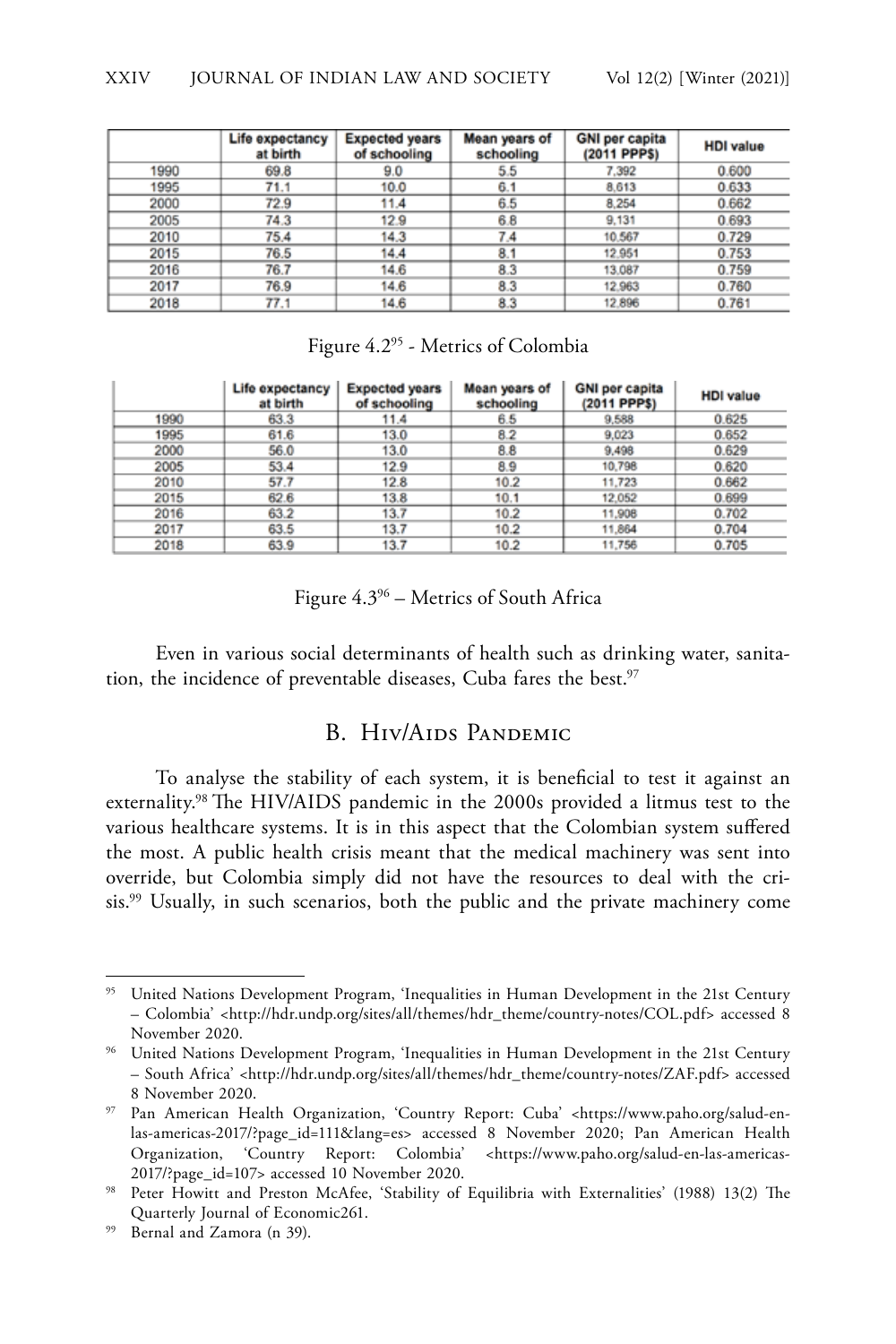together to deal with the crisis, but the healthcare policies of the government had already heavily damaged the private medical industry.<sup>100</sup>

On the other hand, the South African system displayed an enormous amount of resiliency and stability.<sup>101</sup> Due to the vagueness of the "reasonableness" standard, the Courts and the government could scale up the healthcare provided during the health crisis. Indeed, this put more strain on the private sector as well, but it was only for that specific crisis and for a short period of time.<sup>102</sup> The private health industry was willing to shoulder this burden in exchange for non-interference from the government during non-crisis times, as was the practice before this.103

The Cuban system, once again persevered and tackled the crisis quite well.<sup>104</sup> This was due to the fruits of their long-term healthcare planning.

Across all the three systems, one thing is clear: healthcare costs, particularly in the pharmaceutical sector, has been consistently rising. Commentators have blamed the statutes such as the Agreement on the Trade-Related Aspects of Intellectual Property ('''TRIPS') for the same.105 TRIPS essentially regulate a private right from the perspective of international law, without taking into account international law considerations.106 It also contradicts healthcare goals in many international instruments such as the Sustainable Development Goals.<sup>107</sup>

### **VI. Lessons for India**

#### A. Background Information

Traditionally, during the time of Indian independence, healthcare was not in the forefront of the issues gripping the young nation. However, there were important reports such as the Bhore Committee Report produced in 1946,<sup>108</sup> that forms the basis of the Indian Healthcare system. The First National Health Policy was formulated in 1951, with subsequent revisions coming in 1983 that focused

<sup>100</sup> Luz Stella Alvarez, J Warren Salmon and Dan Swartzman, 'The Colombian Health Insurance System and its Effect on Access to Health Care' (2011) 41(2) International Journal of Health Services 355.

<sup>101</sup> Katherine Young and Julieta Lemaitre (n 18).

<sup>102</sup> Graham Bresick, Robert Mashand Klaus Von Pressentin, 'Evaluating the Performance of South African Primary Care: A Cross-sectional Descriptive Survey' (2019) 61(3) South African Family Practice 109.

<sup>103</sup> ibid.

<sup>104</sup> E J Pérez-Stable, 'Cuba's Response to the HIV Epidemic' (1991) 81(5) American Journal of Public Health 563.

<sup>&</sup>lt;sup>105</sup> The Agreement on Trade-Related Aspects of Intellectual Property Rights 1995.

<sup>106</sup> Wenwei Guan, 'IPRs, Public Health, and International Trade: An International Law Perspective on the TRIPS Amendment' (2016) 29(2) Leiden Journal of International Law 411.

<sup>107</sup> ibid.

<sup>108</sup> Sai Ma and Neeraj Sood, A Comparison of the Health Systems in China and India (2008) RAND, Centre for Asia Pacific Policy.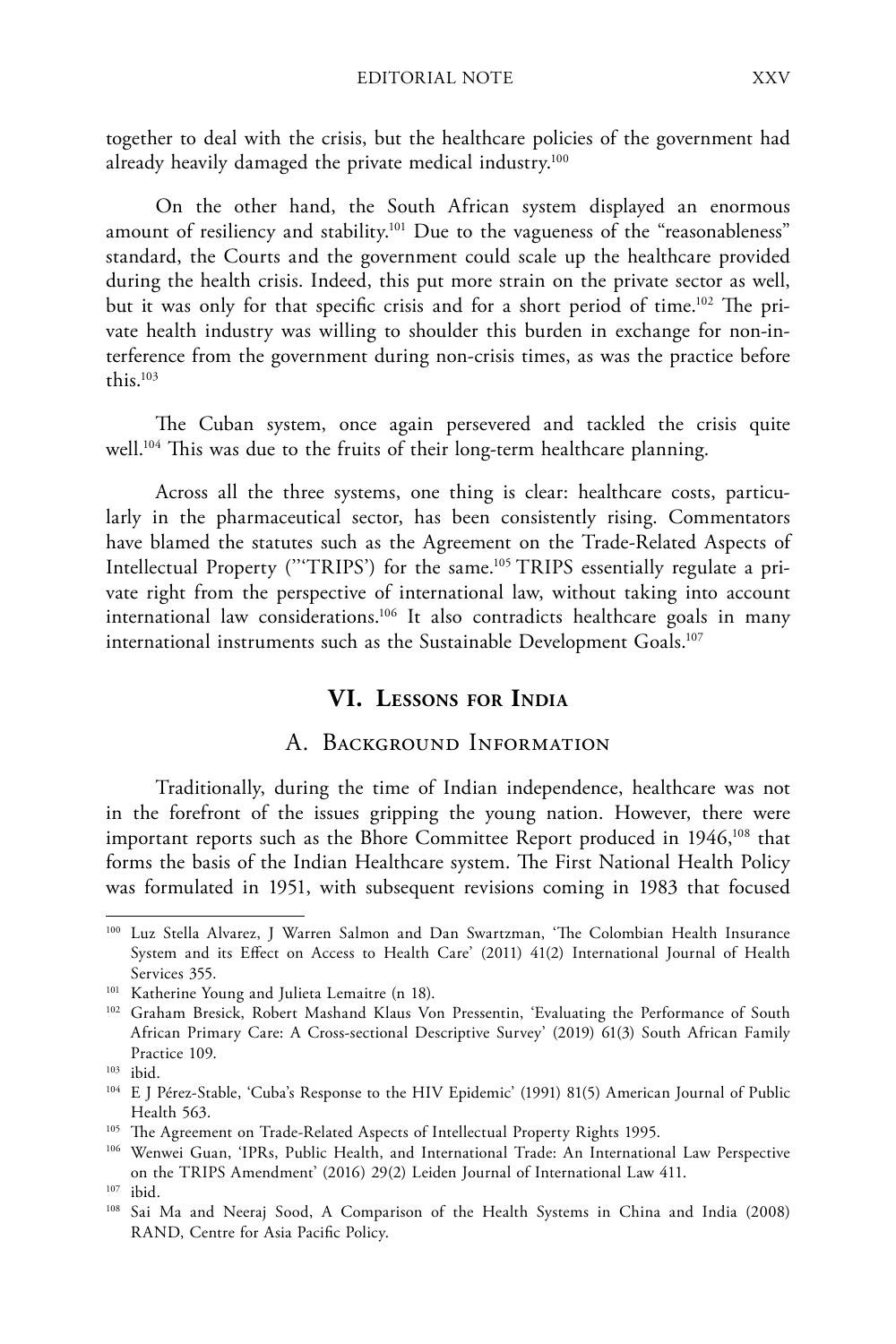on the idea of providing universal primary healthcare to all.<sup>109</sup> The Health Policy was once again revised in 2002 to decentralise healthcare and leverage private sector capabilities to provide more primary coverage.<sup>110</sup>

Indian governance system is federal in nature. In this federal structure, healthcare falls under the ambit of the state. As a result, the healthcare framework can vary largely from state to state. NITI Aayog has provided comprehensive breakdowns as to the various factors on which healthcare indexes can be monitored and improved.111 States like Kerala have performed very well on the healthcare index, while states like Uttar Pradesh and Bihar have suffered.<sup>112</sup> The difference in quality between the states is such that the top-ranking state (Kerala) has two and half times the score of the least performing state (Uttar Pradesh).<sup>113</sup> Factors measured for the preparation of the index includes neonatal mortality index, total fertility rate, healthcare provider facilities, healthcare professionals etc. $114$ 

#### B. Problems in the Indian Healthcare System

# 1. *Lack of Public infrastructure*

Though India has committed to developing public health infrastructure along with private health infrastructure, the fact remains that Indian public spending on healthcare has remained woefully inadequate. Developed countries such as United States have committed to spending around 17% of their GDP for public health infrastructure while Indian spending (as a proportion of GDP) has remained historically low.115 Recent ten-year estimates point to the fact that India has spent a measly 1.3% of its GDP towards public healthcare.<sup>116</sup>

An inevitable consequence of abysmal public spending is that the burden falls on the population at large to take the brunt of the medical expenses. Looking at figures from the WTO, we can see that the Out-of-pocket expenditure

<sup>109</sup> Govt of India, Ministry of Health and Family Welfare, 'National Health Policy 1983' <http:// www.nhp.gov.in/sites/default/files/pdf/nhp\_1983.pdf> accessed 2 April 2021.

<sup>110</sup> M Chokshi, B Patil, et al, 'Health systems in India' (Journal of Perinatology, 2016) <https:// www.ncbi.nlm.nih.gov/pmc/articles/PMC5144115/> accessed 20 November 2020.

<sup>&</sup>lt;sup>111</sup> NITI Aayog, Government of India, 'Health Index', <http://social.niti.gov.in/health-index> accessed 20 December 2021.

<sup>112</sup> NITI Aayog, Government of India, 'Overall Performance', <http://www.social.niti.gov.in/ hlt-ranking/hlt-overall-performance> accessed 20 December 2021.

<sup>&</sup>lt;sup>113</sup> Ministry of Health and Family Welfare, Healthy States Progressive India: Report on the Ranks of States and Union Territories (June 2019) <http://social.niti.gov.in/uploads/sample/health\_ index\_report.pdf> accessed 21 December 2021.

 $114$  ibid.

<sup>115</sup> Sumathi Bala, 'India's Covid Crisis Exposes Deep-rooted Problems in Public Health After Years of Neglect' (CNBC, 17 May 2021) <https://www.cnbc.com/2021/05/18/india-covid-crisis-shows-public-health-neglect-problems-underinvestment.html> accessed 17 May 2021.

<sup>116</sup> <https://www.statista.com/statistics/953163/india-public-expenditure-on-health-as-a-share-of-gdp/>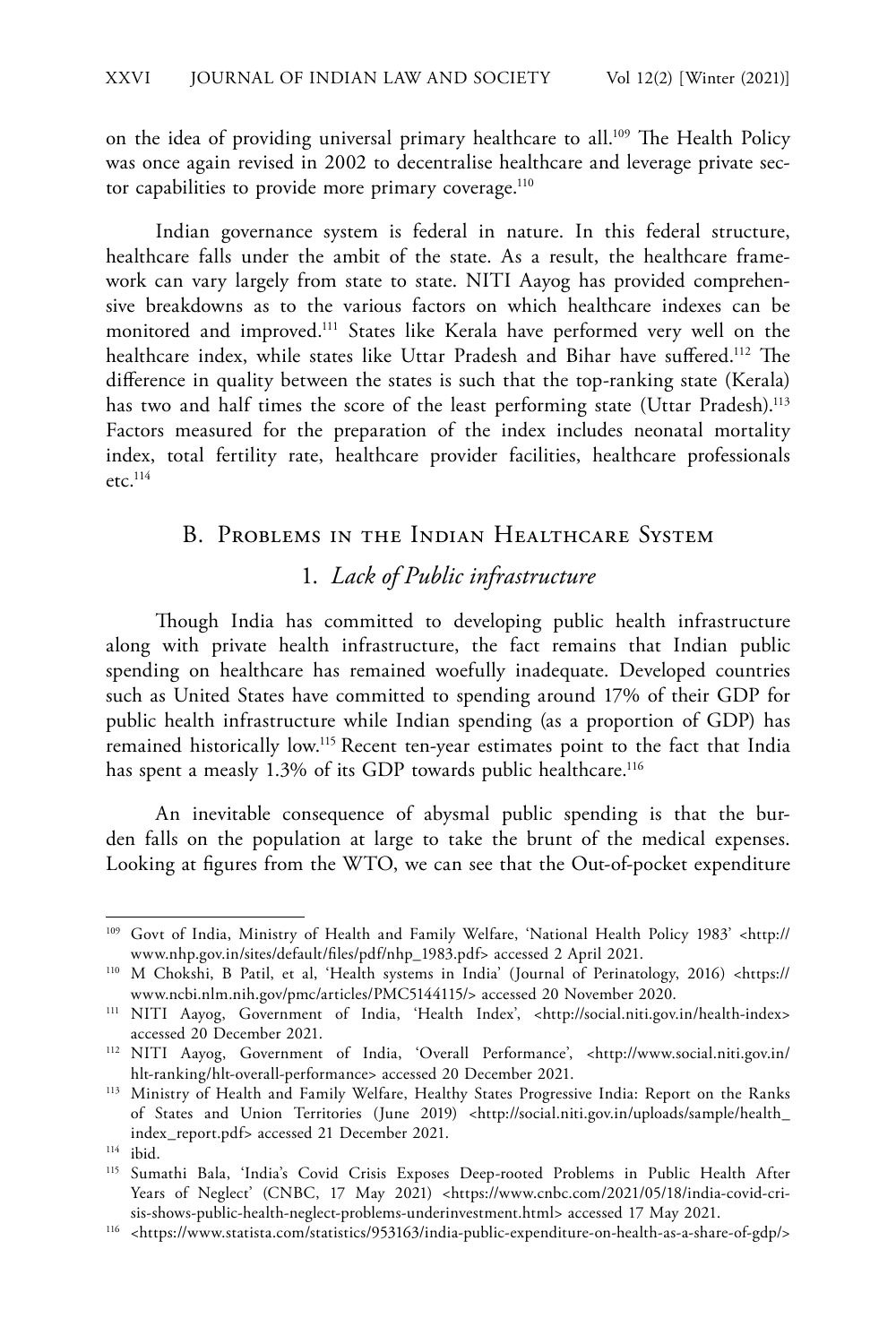(as a percentage of the total health expenditure) for an individual in India is almost 63%, while developed countries such as United States and United Kingdom have these figures at 10.81% and 16.71% respectively.<sup>117</sup> It is also important to note that the world average for the same period for Out-of-pocket expenditure is around 19%.118 Such a massive Out-of-pocket expenditure can have a drastic impact of the healthcare of the population, especially when India suffers from a low per-capita income anyway.<sup>119</sup>

We can also see that India has a high level of dependence on private healthcare providers. Data estimates show that almost 72% of the total health expenditure in India flows to the private sector, while the world average hovers around 40.25%. Developed countries such as the United Kingdom spend around 21.38% while the Untied States spends around 48%.<sup>120</sup>

## 2. *Urban-Rural Divide*

India primarily suffers from a severe problem of resource constraint, and this is especially apparent in the rural setting.121 The resource constraint largely presents itself as a large gap between the provider's knowledge and the care provided, with the gap largely being attributed to the latter.<sup>122</sup> The low quality of care can be attributed to lack of economic incentive, lack of accountability and even a perceived lack of interest from the side of the government.

One of the major problems contributing to the low quality of care is the human resource problem. There is a shortage of medically trained professionals available in the rural areas of India. Rural areas face a tall task in training or recruiting medical professions, primari because there is little to no incentives, economic or otherwise.<sup>123</sup> Consequently, in rural India (which hosts a vast majority of the Indian population), personnel who do not have formal medical training

<sup>117</sup> World Health Organization Global Health Expenditure Database, <https://data.worldbank.org/ indicator/SH.XPD.OOPC.CH.ZS?end=2018&start=2000> accessed 20 November 2020.

<sup>118</sup> ibid.

<sup>119</sup> Sanjeeb Mukherjee, 'India's Low Per Capita Income Worrying, Needs to be Looked at: Sitharaman' (Business Standard, 12 August 2020) <https://www.business-standard.com/ article/economy-policy/india-s-low-per-capita-income-worrying-needs-to-be-looked-at-sitharaman-120081201518\_1.html> accessed 20 December 2021.

<sup>120</sup> WHO (n 117).

<sup>121</sup> Jishnu Das and Jeffrie Hammer, 'Quality of Primary Care in Low-income Countries: Facts and Economics' (2014) 6 Annual Review of Economics 525-553.

<sup>122</sup> Ada Kwan, Benjamin Daniels, Srinath Satyanarayana, et al, 'Use of Standardized Patients to Assess Quality of Tuberculosis Care: a Pilot, Cross Sectional Study' (The Lancet Infectious Diseases, 1 November 2016) <https://www.thelancet.com/journals/laninf/article/PIIS1473- 3099(16)30215-8/fulltext> accessed 21 December 2021.

<sup>123</sup> Mohan Rao, Krishna D Rao, et al, 'Human Resources for Health in India' (The Lancet, 12 February 2011) <https://pubmed.ncbi.nlm.nih.gov/21227499/> accessed 21 December 2021.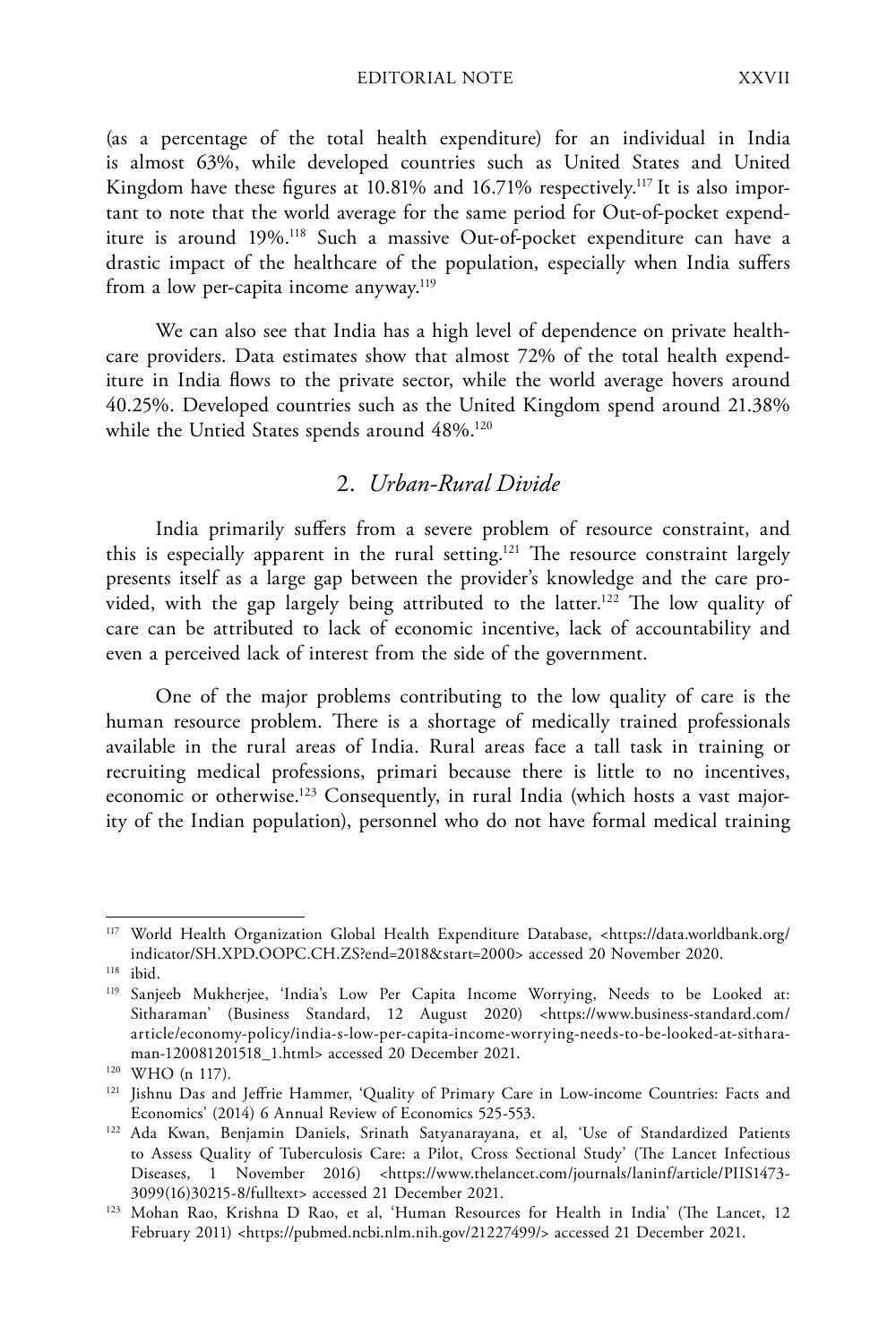provide healthcare.<sup>124</sup> Merely providing formal medical training in rural areas might not help since there is also the problem of retaining talent.

Another problem plaguing the rural sector is the lack of sufficient public health infrastructure in India as a whole. This skewed dependence on the private sector for providing healthcare would mean that rural areas would suffer the brunt of the problem since private-sector establishments would not have any incentives to set up costly medical infrastructure in rural areas.<sup>125</sup> India also suffers from an unusually high percentage of out-of-pocket spending for medical infrastructure, which would also complicate matters.

#### C. Way Forward for Improving the Indian System

The Indian situation is unique to the extent that none of the approaches discussed above would entirely solve the problem. It would have to develop a suitable health ecosystem that is accommodative of the Indian problems.

The Colombian approach of involving the judiciary would be a mistake since Colombia itself had to scale back the judicial intervention as discussed above. Moreover, the population and the marginalised sections of the population would present their own sets of challenges. Access to justice in India remains a problem.126 Additionally, the judicial system in India is understaffed and overburdened,<sup>127</sup> so tacking on the additional task of regulating health would not be ideal. Due to the judiciary being overburdened, legal aid as a whole receives far less attention than it should.128 Legal aid would be absolutely imperative in the event the rural community needs to access the judicial system. Rural areas suffer from lack of access to the judicial system as it is, $129$  so it would be not wise to adopt the Colombian system.

<sup>&</sup>lt;sup>124</sup> Jishnu Das, Aakash Mohpal, et al, 'Socioeconomic Status and Quality of Care in Rural India: New Evidence From Provider and Household Surveys' (2016) 35(10) Health Aff (Millwood) 1764–73.

<sup>125</sup> Manoj Mohanan, Katherine Hay and Nachiket Mor, 'Quality of Health Care in India: Challenges, Priorities, And The Road Ahead' (2016) 35(10) Health Affairs1753–1758.

<sup>126</sup> Indian Express, 'Access to Justice Still a Challenge for Millions: Justice Ramana' (23 March 2021) <https://indianexpress.com/article/india/access-to-justice-still-a-challenge-for-millions-justice-ramana-7240561/> accessed 21 December 2021.

<sup>&</sup>lt;sup>127</sup> Sourya Banerjee, 'The Problem of Access to Justice in India' (30 May 2018) <http://www.onefuturecollective.org/the-problem-of-access-to-justice-in-india/> accessed 20 November 2020.

<sup>128</sup> Shruti Naik, 'Indian Judges are Overburdened, Looking After Legal Aid Shouldn't Be on their Plate Too' (The Print, 26 December 2020) <https://theprint.in/opinion/indian-judges-overburdened-looking-after-legal-aid-shouldnt-be-on-plate/573300/#:~:text=The%20Indian%20judiciary%20is%20handling%20more%20than%2030%20million%20pending%20cases.&text=An%20 overburdened%20Indian%20judiciary%2C%20with,to%20massive%20delays%20in%20adjudication> accessed 20 December 2021.

<sup>&</sup>lt;sup>129</sup> Gagan Sethi, 'Rural Experience: Fewer Legal Aid Clinics, Police Personnel' (Hindustan Times, 22 February 2021) <https://www.hindustantimes.com/india-news/rural-experience-fewer-legal-aid-clinics-police-personnel-101613956331610.html> accessed 20 December 2021.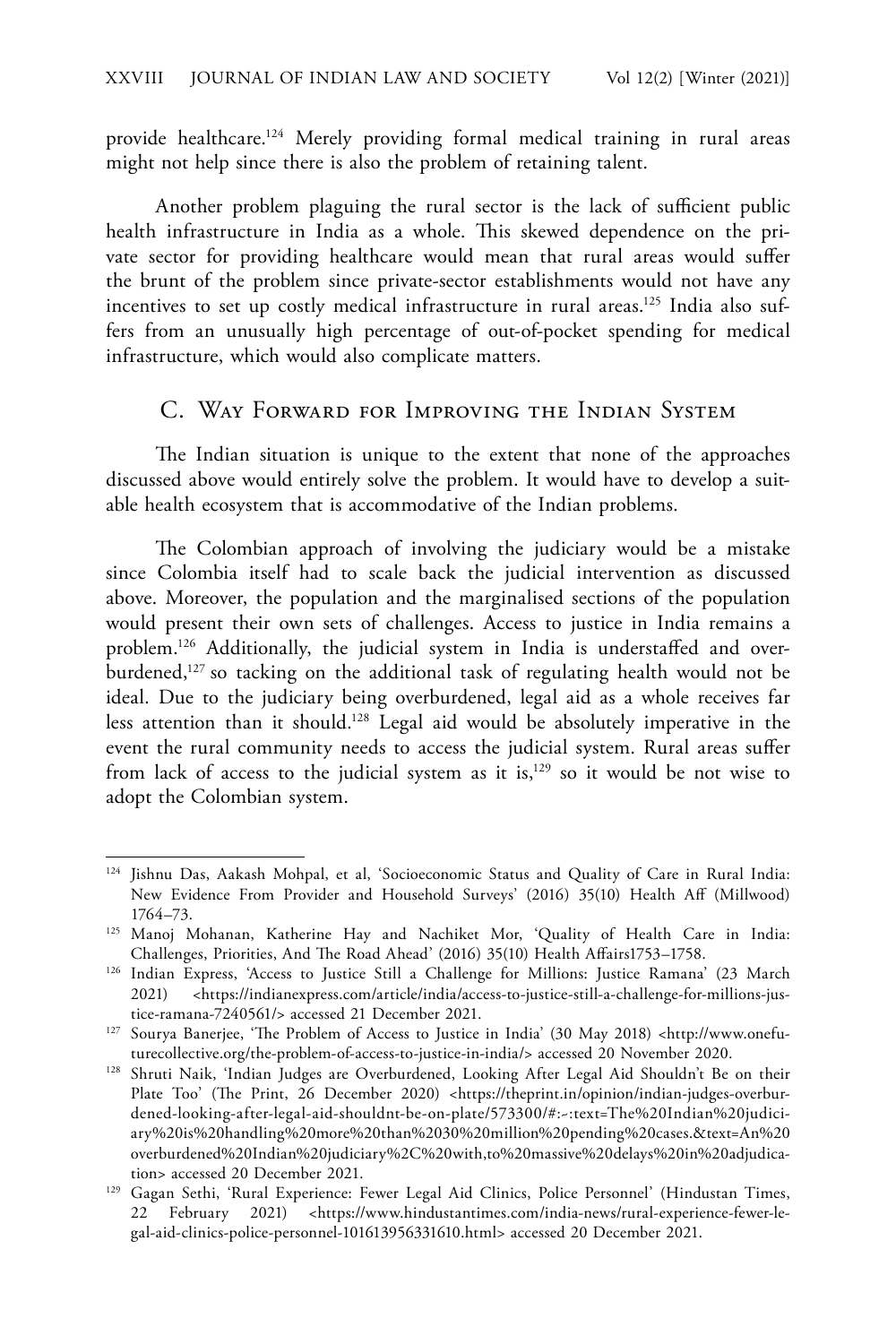The South African approach of scaling the judicial response according to the health situation would also not be ideal due to the reasons mentioned above. Moreover, India suffers from a huge disease burden,<sup>130</sup> hence, waiting for a more dire situation to arise cannot be the solution.

The Cuban approach of long-term health planning, increase of trained health personnel especially in the rural areas do provide starting points of how India can build its own system. The Cuban system would not exactly be applicable due to the scale of the population and the vast income disparity that exists in India. As mentioned above, India clearly suffers from a problem of retaining talent in the rural areas as well. Though providing a comprehensive scheme for India lies outside the scope of the paper, a possible approach for India could be to improve the quality of the existing informal healthcare sector in the rural areas. This can be done by providing them with better infrastructure and training, from the side of the government.131 A problem based on this idea was launched in West Bengal in 2013, where experts provided training to informal-sector caregivers. The data from the program showed a significant increase in the quality of the care provided.132

#### **VII. Conclusion**

The aim of this paper was to provide a varied perspective on healthcare. While the Cuban system undoubtedly appears to be the best, it is essential to keep in mind that Cuba is a socialist country, so a lot of their industries are nationalised. This made it easier for Cuba to enact such a comprehensive health plan which is focused on social goals. Many countries of this world, including India, have a capitalistic outlook. Additionally, the requirements of each country differ, so it is vital to adapt any system to the needs of a particular country. Even if India takes inspiration from these countries, it is important to focus on this adaptation. With regard to India, it is also doubtful whether a national policy is pragmatic, considering the vastly different conditions of the people from state to state. The Colombian example teaches us to take into account economic considerations, while the South African system teaches us the importance of flexibility in the policy. For India, the problem is that there is simply not enough political consciousness with regard to health. It does not hold significant sway in electoral considerations. Political consciousness in India is necessary for large-scale modifications to the system. The effects of a growing political consciousness can be observed in countries such as the United States, where healthcare became a major issue post-2016 after Presidential candidates such as Sen. Bernie Sanders brought

<sup>130</sup> Geetha R Menon, Lucky Singh, et al, 'National Burden Estimates of Healthy Life Lost in India, 2017: An Analysis Using Direct Mortality Data and Indirect Disability Data' (The Lancet Global Health, December 2019) <https://www.thelancet.com/journals/langlo/article/PIIS2214-109X(19)30451-6/fulltext> accessed 21 December 2021.

<sup>131</sup> Sourya Banerjee (n 127).

<sup>132</sup> (n 125) at 1755.